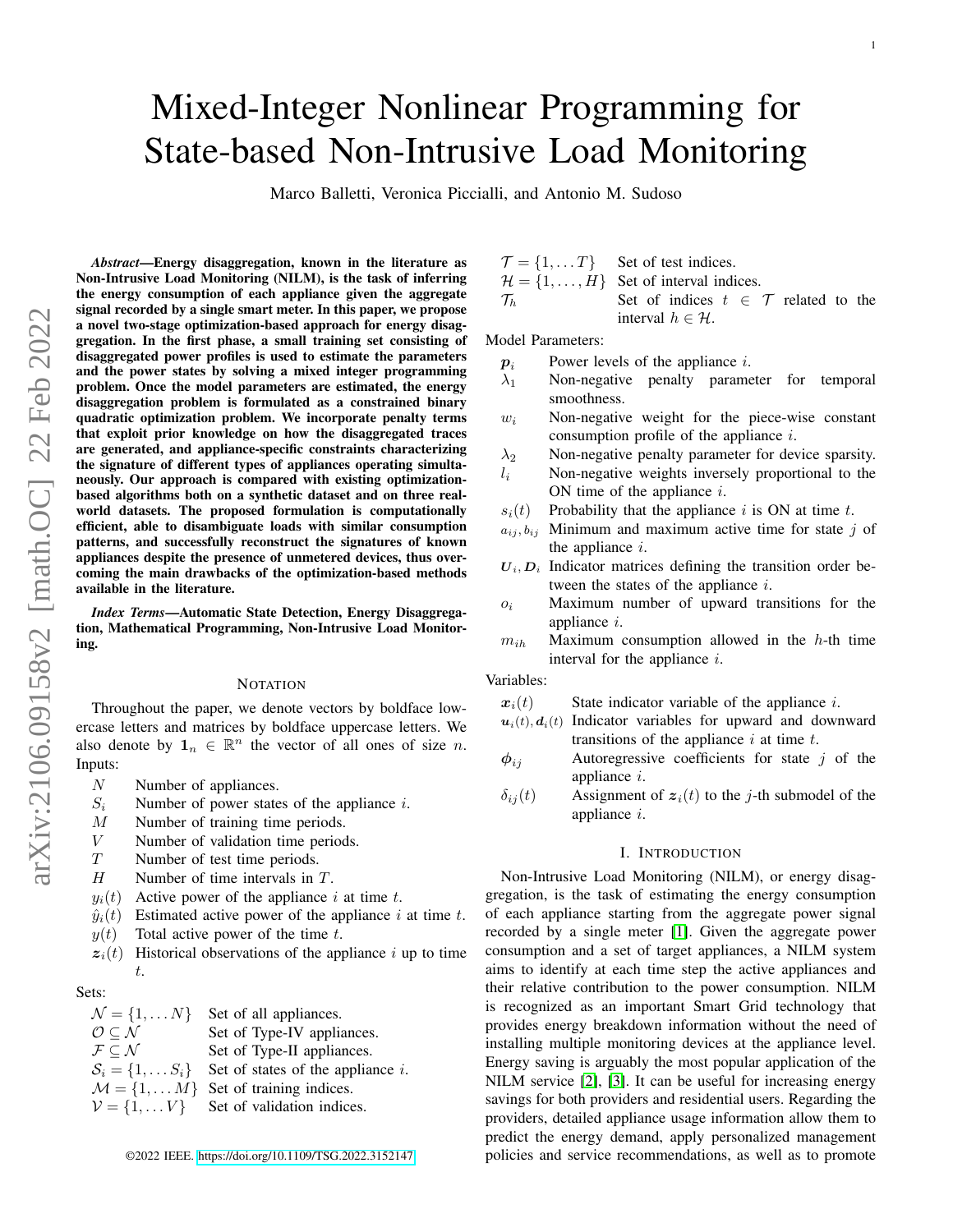future economic and environmental objectives. Residential users, on the other hand, can obtain more awareness of how much energy being spent on their appliances and can exploit this information to take the proper actions for reducing their bills.

Since Hart's seminal paper [\[1\]](#page-11-0), numerous energy disaggregation algorithms have been proposed in the literature to improve his results. NILM approaches can be divided into event-based or state-based methods. Depending on whether the ground truth is available or not, NILM algorithms can be supervised or unsupervised [\[4\]](#page-11-3). Event-based approaches use edge detection techniques to capture statistically significant variations of the signal. Most common event-based approaches involve an unsupervised event detection of the aggregate signal and a supervised classification to assign the known appliances to the detected events. The classification tools that can be found in the literature are based on Support Vector Machines (SVM) [\[5\]](#page-11-4), Decision Trees [\[6\]](#page-11-5) and a combination of various classification methods [\[7\]](#page-11-6). In addition, clustering techniques based on Dynamic Time Warping (DTW) are used to identify windows with similar consumption patterns and to extract representative load signatures [\[8\]](#page-11-7), [\[9\]](#page-11-8). Recent research on event-based NILM involves Graph Signal Processing (GSP) algorithms [\[4\]](#page-11-3), [\[10\]](#page-11-9), both supervised and unsupervised, where the spatio-temporal correlation of the data is found by embedding the signals onto a graph. Recently, multi-label classification algorithms employing time-domain and waveletdomain features have been suggested (see [\[11\]](#page-11-10) and reference therein).

State-based approaches, instead, consider each appliance as a finite-state machine and disaggregate the total power signal based on the appliance load distribution models. In order to explore all the possible combinations among the different appliances' state sequences, Combinatorial Optimization (CO) and Hidden Markov Models (HMM) [\[12\]](#page-11-11), [\[13\]](#page-11-12), [\[14\]](#page-11-13) are commonly used among the state-based approaches. However, as the number of appliances increases, the number of combinations of states increases exponentially, increasing the problem complexity. Another limitation of these approaches is that they tend to produce unsatisfactory results in presence of unknown loads. In [\[15\]](#page-11-14) differential HMMs are used with the expectation-maximization algorithm to generate state transition models in an unsupervised manner. In [\[16\]](#page-11-15) sub-metering measurements are used to build super-state HMMs and the inference is performed through a sparse Viterbi algorithm resulting in an efficient estimation of the energy consumption. In [\[17\]](#page-13-0) a non-negative matrix factorization technique is used to decompose the aggregated signal into appliance signatures.

Among the supervised methods, in the last few years, stateof-the-art performance has been achieved by using end-toend Deep Neural Networks (DNN) [\[18\]](#page-13-1), [\[19\]](#page-13-2), [\[20\]](#page-13-3), [\[21\]](#page-13-4). The main drawback of DNNs, it that they strongly rely on extended training samples of both aggregated and disaggregated data. To obtain good performance it is recommended to use measurements at the granularity of seconds which may be not available since data points at the resolution of minutes are more practical to be recorded by commercial smart meters [\[22\]](#page-13-5). Furthermore, they focus on training one model per appliance (one-to-one mapping), resulting that a complete NILM system should integrate as many models as the number of devices the target environment contains. Thus, these types of solutions are not directly applicable in real-time situations. On the other hand, by training one model for each target appliance, DNNs are able to identify the activations and estimate the consumption of the associated appliances regardless of the number of appliances or the proportion of power consumption from non-target appliances [\[20\]](#page-13-3), [\[21\]](#page-13-4).

# *A. Related Work on Optimization*

NILM can be treated as a blind source separation problem, which tries to estimate the composition of the input from the output (one-to-many mapping). In this light, optimizationbased approaches are state-based, so the studied appliances are assumed to have discrete states in their signatures [\[23\]](#page-13-6). Unlike machine learning research on NILM which mostly focuses on training one model per appliance, state-based optimization approaches can disaggregate multiple loads at the same time. In [\[1\]](#page-11-0), Hart formulates the energy disaggregation problem as a combinatorial optimization (CO) problem. In his formulation, the disaggregated energy consumption is obtained by combining all the possible appliances' states so that the difference between the aggregated power and the sum of the appliance-level power is minimized. In addition to the high computational cost, the drawbacks of Hart's formulation are the possible confusion derived from loads with similar power levels, and the inability to correctly disaggregate the target appliances in presence of unknown appliances. In fact, if the measurement noise or the contribution of the unknown appliances is significant, the CO problem generates a poor solution where all the appliances are set to an active state most of the time.

Recently, various integer programming approaches have been proposed in the literature, but very few of them have attempted to deal with the challenges of Hart's formulation. Suzuki et al. [\[24\]](#page-13-7) formulated the NILM problem as an Integer Linear Programming (ILP) problem where they used current waveforms from multiple loads. Egarter and Elmenreich [\[25\]](#page-13-8) investigated the CO approach from a theoretical point of view and discussed the equivalency with the knapsack problem. They concluded that it is hard to disaggregate loads with similar consumption patterns and proposed as future work a multi-objective optimization approach. Bhotto et al. [\[26\]](#page-13-9) proposed several enhancements to the ILP model in [\[24\]](#page-13-7), such as always-on appliances and median filtering. Most of the enhancements in [\[26\]](#page-13-9) were included as a pre-processing step rather than constraints. They also proposed a linear programming refinement to deal with the minimum and maximum transient spans of the power states. In [\[27\]](#page-13-10), Piga et al. proposed instead a convex formulation with continuous variables and enforced sparsity by means of the Lasso penalty. In [\[28\]](#page-13-11), Wittmann et al. proposed a mixed-integer programming model that exploits both active and reactive power. They added basic state machine constraints but their method is window-based and does not work on every instance of data. More recently, Zeinal-Kheiri et. al [\[29\]](#page-13-12) enriched the integer programming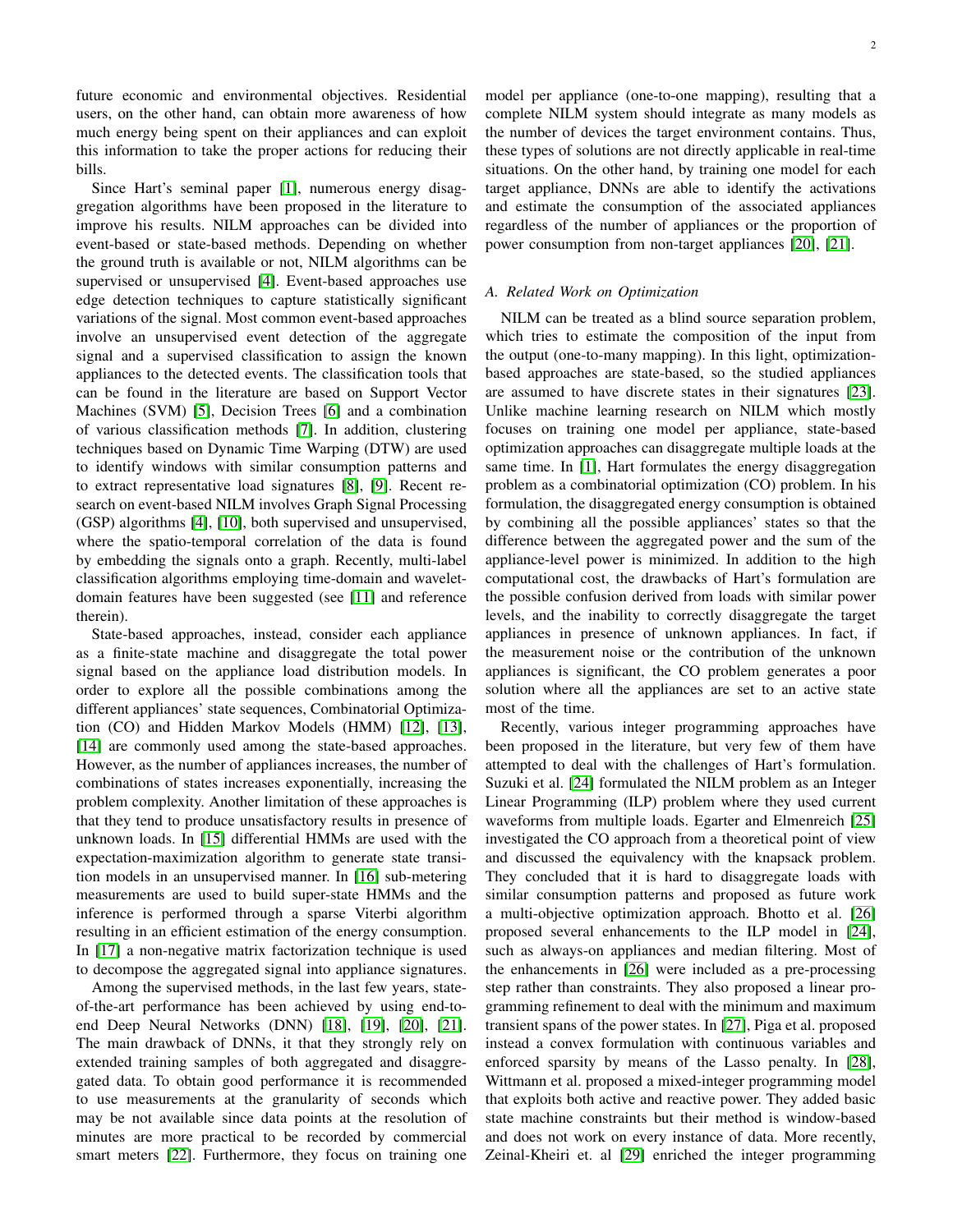model by enforcing the power profiles of the appliances to be piece-wise constant over time. The state transitions of each appliance are modeled with non-linear constraints. Clearly, their proposed model is an integer non-linear programming problem that is difficult to solve to global optimality as the number of appliances or the scheduling horizon increase. In addition to deterministic optimization approaches, derivativefree search strategies such as ant colony optimization [\[30\]](#page-13-13), differential evolution [\[31\]](#page-13-14) and genetic algorithms [\[32\]](#page-13-15) have also been employed.

# *B. Our Contribution*

According to [\[3\]](#page-11-2), household appliances can be categorized on the basis of their operational states: Type-I (ON/OFF), Type-II (Finite State Machines), Type-III (Continuously Variable), or Type-IV (Always-On). In this paper, we are concerned about expanding the CO problem for energy disaggregation in order to disambiguate the signatures of different types of appliances and handle the major challenges that arise due to the presence of unknown loads. Results presented in most of the optimization-based literature are obtained on an artificial signal, created by summing up the plug level power measurements of the target appliances and by subtracting the contribution of unknown appliances. This makes results not suitable for real-world applications unless nearly all the devices connected to the household main meter are known. Therefore, in this paper, special emphasis is placed on load disaggregation in an environment where the unmetered part is typically plenty and highly variable.

We formulate the energy disaggregation problem as a leastsquare error minimization problem with regularization terms that promote sparsity and exploit prior knowledge on the disaggregated traces. In order to further reduce the computational complexity, we narrow down the feasible region by adding appliance-specific and signal aggregate constraints that characterize the signature of different types of appliances operating simultaneously.

The contributions of our paper are the following:

- 1) A novel penalty-based binary quadratic programming formulation with appliance-specific constraints is proposed to better disambiguate the load of similar appliances in presence of unknown loads.
- 2) A novel optimization-based automatic state detection algorithm is developed to estimate the power levels of the appliances and their respective transient behavior.
- 3) An automatic procedure is proposed for inferring the parameters of the optimization problem by using a small training set of disaggregated data.
- 4) The superiority of the approach with respect to previous works in the field of optimization-based methods for NILM is validated by extensive testing on different publicly available datasets.
- 5) The deployment of the proposed algorithm in a realworld environment is discussed and evaluated experimentally.

Our optimization-based load disaggregation algorithm consists of three steps. First, we learn the parameters of the optimization problem by using a very small training set of power consumption signatures from different devices. More in detail, the power states and their dynamics are obtained by efficiently finding a good locally optimal solution of a non-convex mixed-integer optimization problem that jointly clusters and estimates an autoregressive model for each power state. Then, taking as input the aggregated signal, we solve the binary quadratic disaggregation problem which incorporates different types of constraints and prior knowledge on the estimated consumptions. Finally, we post-process the output of the optimization problem to keep into account the transient spans of each appliance. Our method is computationally efficient for low-frequency data, i.e. 1 minute to 10 minutes granularity, which is a realistic solution for many commercially available smart meters. The remainder of this paper is organized as follows. In Section II, NILM is formulated as a binary quadratic optimization problem with linear constraints. In Section III, a mixed-integer programming formulation is described to ensure reliable automatic state detection. In Section IV, the proposed method is experimentally evaluated against the previous optimization-based methods on publicly available datasets. Finally, Section V concludes the paper.

# II. BQP DISAGGREGATION ALGORITHM

In this section, we formulate the energy disaggregation problem as an error minimization problem. Specifically, we start from Hart's formulation in [\[1\]](#page-11-0) and we propose several enhancements aimed at improving the disaggregation accuracy. For all  $t \in \mathcal{T}$ , the energy disaggregation problem can be formulated as the following integer problem:

<span id="page-2-0"></span>
$$
\min \quad \left| y(t) - \sum_{i=1}^{N} \boldsymbol{p}_i^{\top} \boldsymbol{x}_i(t) \right|
$$
\n
$$
\text{s.t.} \quad \boldsymbol{x}_i(t) \in \{0, 1\}^{S_i} \quad \forall i \in \mathcal{N}, \tag{1}
$$

where  $p_i \in \mathbb{R}^{S_i}$  is the vector of the non-zero Watt consumption levels of the appliance  $i$  (i.e. the power states) and  $x_i(t) \in \{0,1\}^{S_i}$  is the state variable of the appliance i. The j-th component of  $x_i(t)$  is set to 1 if the state j of the appliance  $i$  is active, and 0 otherwise.

The solution of the Problem [\(1\)](#page-2-0) is generally not unique since there are many combinations of power levels resulting in the same aggregate signal. Thus, we add regularization and several constraints to better distinguish the contribution of all the appliances.

# *A. Objective Function*

The objective function we minimize is given by the sum of three terms. The main term is the fitting error calculated as the sum of squared differences between the aggregated power consumption and the sum of the disaggregated consumption of each appliance:

<span id="page-2-1"></span>
$$
f(\boldsymbol{x}(t)) = \sum_{t=1}^{T} \left( y(t) - \sum_{i=1}^{N} \boldsymbol{p}_i^{\top} \boldsymbol{x}_i(t) \right)^2.
$$
 (2)

We stress that the fitting error takes into account the presence of unknown electrical loads since  $y(t)$  is the aggregate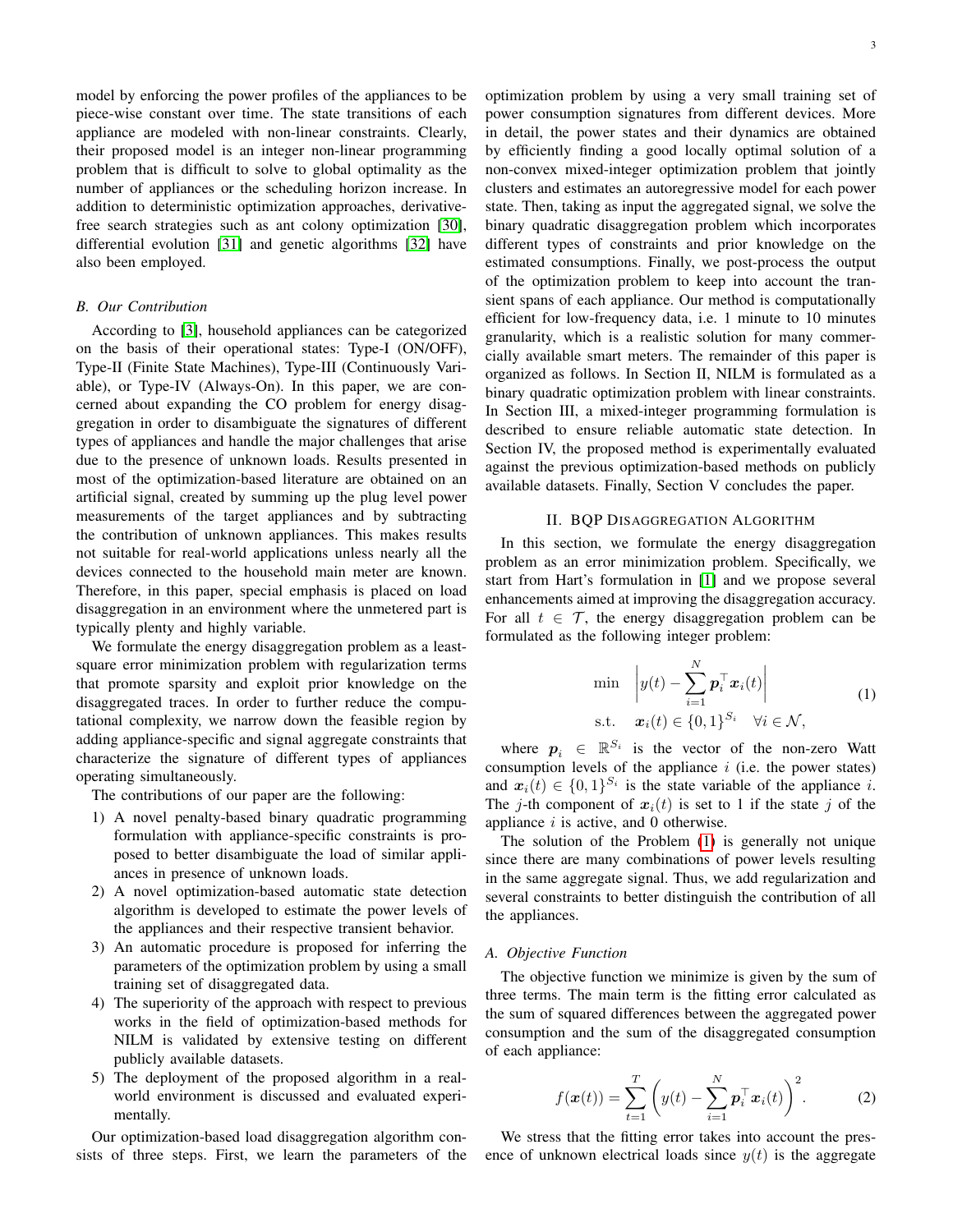power measured from the main meter. We add to the fitting error [\(2\)](#page-2-1) a term to exploit the knowledge that the underlying appliance signals are piece-wise constant over time. More in detail, we enforce sparseness and temporal smoothness on the state indicator vectors  $x_i(t)$  by penalizing every change of consumption level experienced by each appliance during the optimization horizon. Penalizing the norm of the difference between two consecutive parameters  $x_i(t)$  and  $x_i(t - 1)$  is commonly referred in the literature as fused Lasso [\[33\]](#page-13-16). For this purpose, we use the  $\ell_2$  norm to directly penalizes large changes with respect to the temporal structure:

$$
g_1(\boldsymbol{x}(t)) = \lambda_1 \sum_{t=2}^T \sum_{i=1}^N w_i ||\boldsymbol{x}_i(t) - \boldsymbol{x}_i(t-1)||_2^2, \qquad (3)
$$

where  $\lambda_1$  is a penalty parameter. The appliance-specific weights  $w_i$  are non-negative parameters used to modulate the piece-wise constant behavior of the consumption profile. These weights are chosen depending on the appliance type and should be inversely proportional to the number of state transitions. Thus, for appliances that change state very rarely (i.e. clothes dryer and dishwasher) the weight is higher than the one of the appliances that frequently switch between states. Finally, we add to the fitting error [\(2\)](#page-2-1) a second penalty term that promotes robustness to noise and device sparsity by preferring configurations that use a small number of operating appliances. If the structured noise given by the contribution of the unknown appliances to the aggregated energy consumption is significant, the minimization of the quadratic term in [\(2\)](#page-2-1) would lead appliances to be set to an active state most of the time, producing unsatisfactory results. To avoid this drawback, we impose a penalty on the number of active appliances at a given time:

$$
g_2(\boldsymbol{x}(t)) = \lambda_2 \sum_{t=1}^T \sum_{i=1}^N l_i (1 - s_i(t)) ||\boldsymbol{x}_i(t)||_2^2, \qquad (4)
$$

where  $\lambda_2$  is a penalty parameter. Since  $x_i(t)$  is a binary vector with at most one component equal to 1 (see constraint [\(5\)](#page-3-0)), the sum of squared  $\ell_2$  norms counts the number of devices that contribute to the aggregate power consumption. The parameter  $s_i(t)$  is the probability, learned during a short intrusive period, that the appliance  $i$  is active at time  $t$  of the time horizon; for instance, during the night hours is unusual that sparse appliances like the dishwasher are active, so an activation during this period should be penalized much more than an activation in the usual times. On the other hand, the non-negative parameters  $l_i$  are inversely proportional to the ON time of the appliance; in this way, the activation of an appliance that is often ON is penalized less than the one of an appliance that is OFF most of the time. The hyper-parameters  $\lambda_1$  and  $\lambda_2$  are tuned by the user through cross-validation for balancing the trade-off between minimizing the fitting error and maximizing the sparsity.

# *B. Constraints*

We constrain the state variables to avoid multiple active states from the same appliance. Specifically, for each appliance we allow at most one active state at a given time:

<span id="page-3-0"></span>
$$
\mathbf{1}_{S_i}^{\top} \mathbf{x}_i(t) \leq 1 \quad \forall t \in \mathcal{T}, \ \forall i \in \mathcal{N} \setminus \mathcal{O}.
$$
 (5)

There are some appliances that operate the whole time, i.e. are always-on. For these devices the above constraint must be true at the equality:

$$
\mathbf{1}_{S_i}^{\top} \boldsymbol{x}_i(t) = 1 \quad \forall t \in \mathcal{T}, \ \forall i \in \mathcal{O}, \tag{6}
$$

where  $\mathcal{O} \subseteq \mathcal{N}$  is the set that contains the indices of the Type-IV appliances.

Many appliances operate as finite state machines and their possible state transitions can be described by a state transition diagram. In order to explicitly model the behavior of an appliance as a finite state machine, we introduce the variables  $u_i(t) \in \{0,1\}^{S_i}$  and  $d_i(t) \in \{0,1\}^{S_i}$  and we add the following linear constraints:

<span id="page-3-1"></span>
$$
\boldsymbol{x}_i(t) - \boldsymbol{x}_i(t-1) = \boldsymbol{u}_i(t) - \boldsymbol{d}_i(t) \quad \forall t \in \mathcal{T}, \forall i \in \mathcal{N}, \quad (7)
$$

<span id="page-3-2"></span>
$$
\boldsymbol{u}_i(t) + \boldsymbol{d}_i(t) \leq \mathbf{1}_{S_i} \quad \forall t \in \mathcal{T}, \forall i \in \mathcal{N}, \tag{8}
$$

These additional variables model, respectively, an upward transition (i.e. from the OFF state to an ON state) and the downward transition (i.e. from an ON state to the OFF state). In the equation  $(7)$ , if the appliance i changes operating mode at time  $t$ , the  $j$ -th component of the vector of the difference  $x_i(t)-x_i(t-1)$  can be 1 or -1. In the first case, the constraint sets the j-th component of  $u_i(t)$  to 1 representing an upward transition, and in the latter the *j*-th component of  $d_i(t)$  to 1 representing a downward transition. Constraint [\(8\)](#page-3-2) prevents the *j*-th component of both  $u_i(t)$  and  $d_i(t)$  to be simultaneously 1.

We expect an appliance to stay in a state for at least a few instants:

<span id="page-3-3"></span>
$$
\sum_{\tau=t}^{t+a_{ij}-1} x_{ij}(\tau) \ge a_{ij} u_{ij}(t) \quad \forall t \in \mathcal{T}, \forall i \in \mathcal{N}, \forall j \in \mathcal{S}_i, \quad (9)
$$

where  $a_{ij} \in \mathbb{R}$  is a parameter representing the minimum active time for each state  $j$  of the appliance  $i$ . Constraint [\(9\)](#page-3-3) enforces the variables  $x_{ij}(\tau)$  to be 1 for at least  $a_{ij}$  epochs when the appliance i goes into state j at time t, i.e,  $u_{ij}(t) = 1$ . On the other hand many appliances do not stay in the same state for a long time so we add the following constraint to force the appliances to change state before the maximum active time for that state:

$$
\sum_{\tau=t}^{t+b_{ij}} x_{ij}(\tau) \le b_{ij} \quad \forall t \in \mathcal{T}, \forall i \in \mathcal{N}, \forall j \in \mathcal{S}_i,
$$
 (10)

where  $b_{ij} \in \mathbb{R}$  is a parameter representing the maximum active time for state  $j$  of the appliance  $i$ . By constraining the appliance usage with the minimum and the maximum duration we can better disambiguate appliances with similar consumption profiles. For Type-II appliances, we can easily model a given state being active only if another state of the same appliance has finished:

$$
\boldsymbol{U}_i \boldsymbol{u}_i(t) = \boldsymbol{D}_i \boldsymbol{d}_i(t) \qquad \forall t \in \mathcal{T}, i \in \mathcal{F}, \tag{11}
$$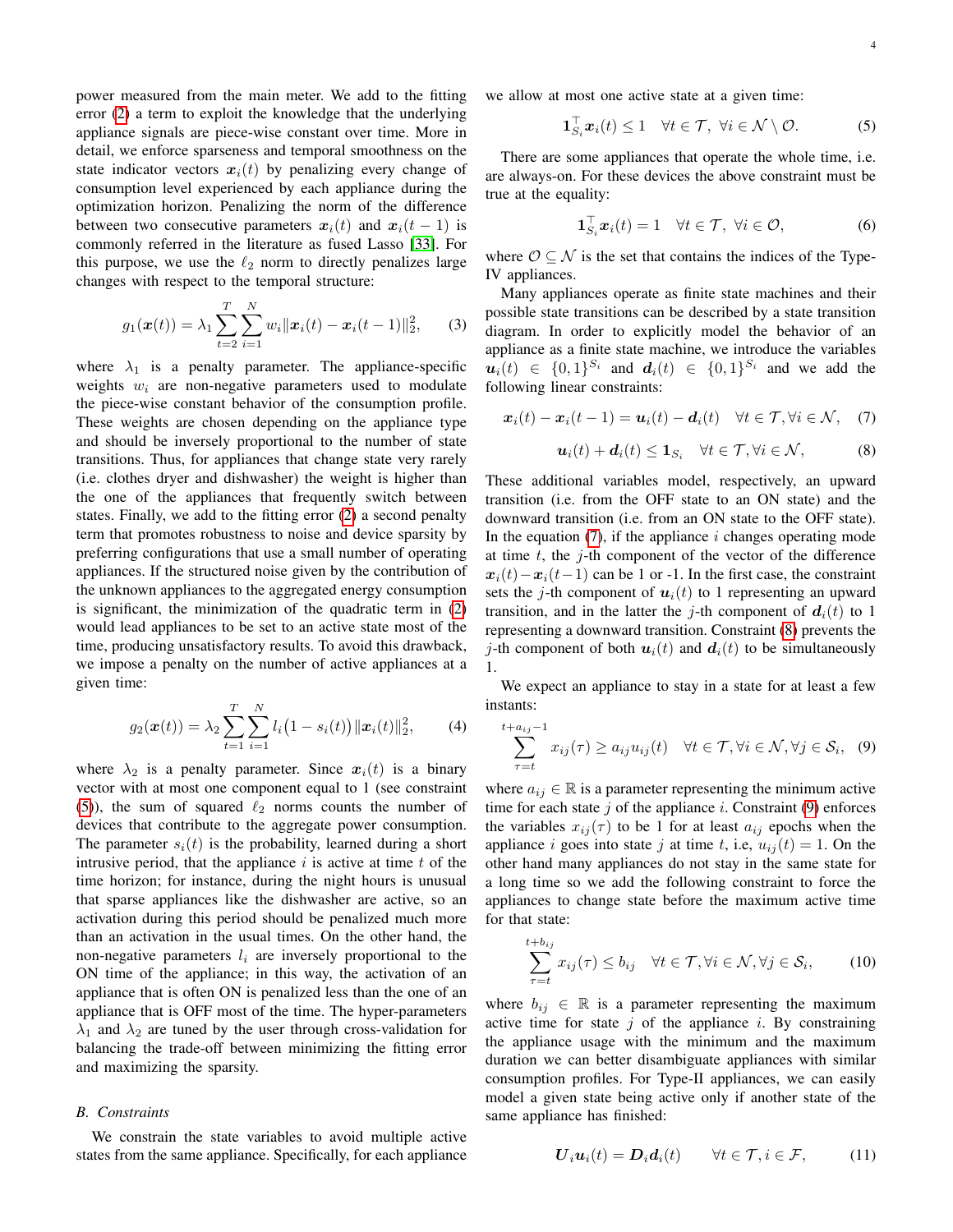where  $\mathcal{F} \subseteq \mathcal{N}$  is the set that contains the indices of the Type-II appliances,  $\mathbf{U}_i \in \{0,1\}^{S_i \times S_i}$  and  $\mathbf{D}_i \in \{0,1\}^{S_i \times S_i}$  are indicator matrices defining the transition order between the states of the appliance i. If there is a transition from state  $j_1$ to  $j_2$ , then the  $j_2$ -th component of  $u_i(t)$  is set to 1 only if the  $j_1$ -th component of  $d_i(t)$  is set to 1, meaning that the previous state of the appliance  $i$  is not active anymore.

Type-III appliances are the most challenging loads to disaggregate, as they arbitrarily change their power consumption [\[34\]](#page-13-17). Since we can not fully characterize Type-III appliances through explicit constraints, we treat them as ON/OFF multistate appliances.

In order to limit the presence of spurious activations, we impose an upper bound  $o_i$  on the number of upward transitions for each appliance:

<span id="page-4-0"></span>
$$
\sum_{t=2}^{T} \mathbf{1}_{S_i}^{\top} \boldsymbol{u}_i(t) \le o_i \quad \forall i \in \mathcal{N}.
$$
 (12)

We notice that constraint [\(12\)](#page-4-0) could be enforced by either using the upward transitions or the downward transitions. In fact, from the constraint [\(7\)](#page-3-1) follows that the number of upward and downward transitions in the scheduled horizon differ at most by 1 in absolute value.

The following signal-aggregate constraint imposes that the sum of the disaggregated consumption profiles does not exceed the total power measured by the main meter:

$$
\sum_{i=1}^{N} \boldsymbol{p}_i^{\top} \boldsymbol{x}_i(t) \leq y(t) \qquad \forall t \in \mathcal{T}.
$$
 (13)

To better characterize the different consumption patterns in a specific period (e.g., typically used appliances in the daytime and are unlikely to be used in the nighttime and vice-versa), we impose appliance-specific constraints on the maximum power consumption allowed in the scheduled horizon. Rather than making only one constraint for each appliance in the interval  $[1, T]$ , a series of tighter constraints could be enforced by partitioning the scheduling horizon into a fixed number of time intervals. As a result, the following constraint imposes that the energy consumption in a time period is less or equal than the maximum consumption  $m_{ih}$  allowed in that period:

<span id="page-4-1"></span>
$$
\sum_{t \in \mathcal{T}_h} \boldsymbol{p}_i^\top \boldsymbol{x}_i(t) \le m_{ih} \qquad \forall h \in \mathcal{H}, \forall i \in \mathcal{N}, \tag{14}
$$

where  $\mathcal{H} = \{1, \ldots, H\}$  is the set of H time intervals, and  $\mathcal{T}_h$ is the set of indices  $t \in \mathcal{T}$  related to the h-th time interval. Increasing  $H$  leads to tighter constraints but also implies a large number of upper bounds to estimate. Furthermore, when using limited historical observations, large  $H$  may lead to  $m_{ih}$  estimates varying too much in time so that the resulting accuracy may be compromised due to overfitting on the training set. In the following, we simply consider two time slots: from 1 AM to 5 AM for the nighttime and from 6 AM to 12 PM for the daytime.

In order to reduce the computational cost of the algorithm, we directly set to zero some variables by analyzing the aggregate consumption and the power levels. More in detail, let  $\mathcal{Z} = \{t \in \mathcal{T}, i \in \mathcal{N}, j \in \mathcal{S}_i \mid y(t) \ll p_{ij}\}\$ be the set of indices of the appliances that are more likely to be turned off, then we simply set  $x_{ij}(t) = 0$ , for all  $(t, i, j) \in \mathcal{Z}$ .

The overall optimization-based algorithm can be expressed as:

$$
\min \sum_{t=1}^{T} \left( y(t) - \sum_{i=1}^{N} \mathbf{p}_i^{\top} \mathbf{x}_i(t) \right)^2 + \lambda_1 \sum_{t=2}^{T} \sum_{i=1}^{N} w_i ||\mathbf{x}_i(t) - \mathbf{x}_i(t-1)||_2^2 + \lambda_2 \sum_{t=1}^{T} \sum_{i=1}^{N} l_i (1 - s_i(t)) ||\mathbf{x}_i(t)||_2^2
$$
\n(15)

<span id="page-4-2"></span>s.t. Constraints [\(5\)](#page-3-0) - [\(14\)](#page-4-1)

$$
\boldsymbol{x}_i(t), \ \boldsymbol{u}_i(t), \ \boldsymbol{d}_i(t) \in \{0,1\}^{S_i} \quad \forall t \in \mathcal{T}, \ \forall i \in \mathcal{N}.
$$

Problem [\(15\)](#page-4-2) is an optimization problem with binary variables, quadratic objective function and linear constraints. The binary quadratic program with linear constraints (BQP) is a general class of optimization problems that are known to be very difficult to solve due to the non-convexity and the integrality of the variables. The number of variables and constraints is  $O(T \sum_{i=1}^{N} S_i)$ . Due to its combinatorial nature, the problem becomes expensive to solve as the scheduling horizon  $T$  and the number of appliances  $N$  increase. However, this formulation is computationally efficient for low-frequency data where the resolution ranges from 1 minute to 10 minutes. Smart meter data with this granularity are more common in practical applications due to the relatively low hardware cost. In this case, Problem [\(15\)](#page-4-2) can be globally solved in order of seconds by state-of-the-art integer programming solvers without specialized hardware.

## III. STATE DETECTION AND PARAMETER ESTIMATION

The optimization model in [\(15\)](#page-4-2) relies on several input parameters that need to be estimated. The most important ones are the power states  $p_i$ , representing the steady-state ratings. Steady-state ratings are usually extracted from data sheets or by means of a clustering algorithm on the ground truth data [\[28\]](#page-13-11), [\[29\]](#page-13-12), and used to characterize the typical consumption signatures by a constant value representing the average power. In practice, the power states of household appliances fluctuate within a range, so that approximating them with a straight line may affect the quality of the disaggregation. As observed in [\[26\]](#page-13-9), being able to capture appliances' dynamics in addition to the steady-state ratings could be effective to increase the disaggregation accuracy. However, incorporating these dynamics as additional states in the optimization problem would dramatically increase the computational cost. For this reason, we develop a novel clustering-based approach for steadystate ratings and transient spans extraction using a very small training set of disaggregated data. This is done by solving a mixed-integer optimization problem that jointly classifies the power levels into  $S_i$  clusters and estimates an autoregressive (AR) submodel of order  $q_i$  for each cluster. The autoregressive coefficient are incorporated in the post-processing phase to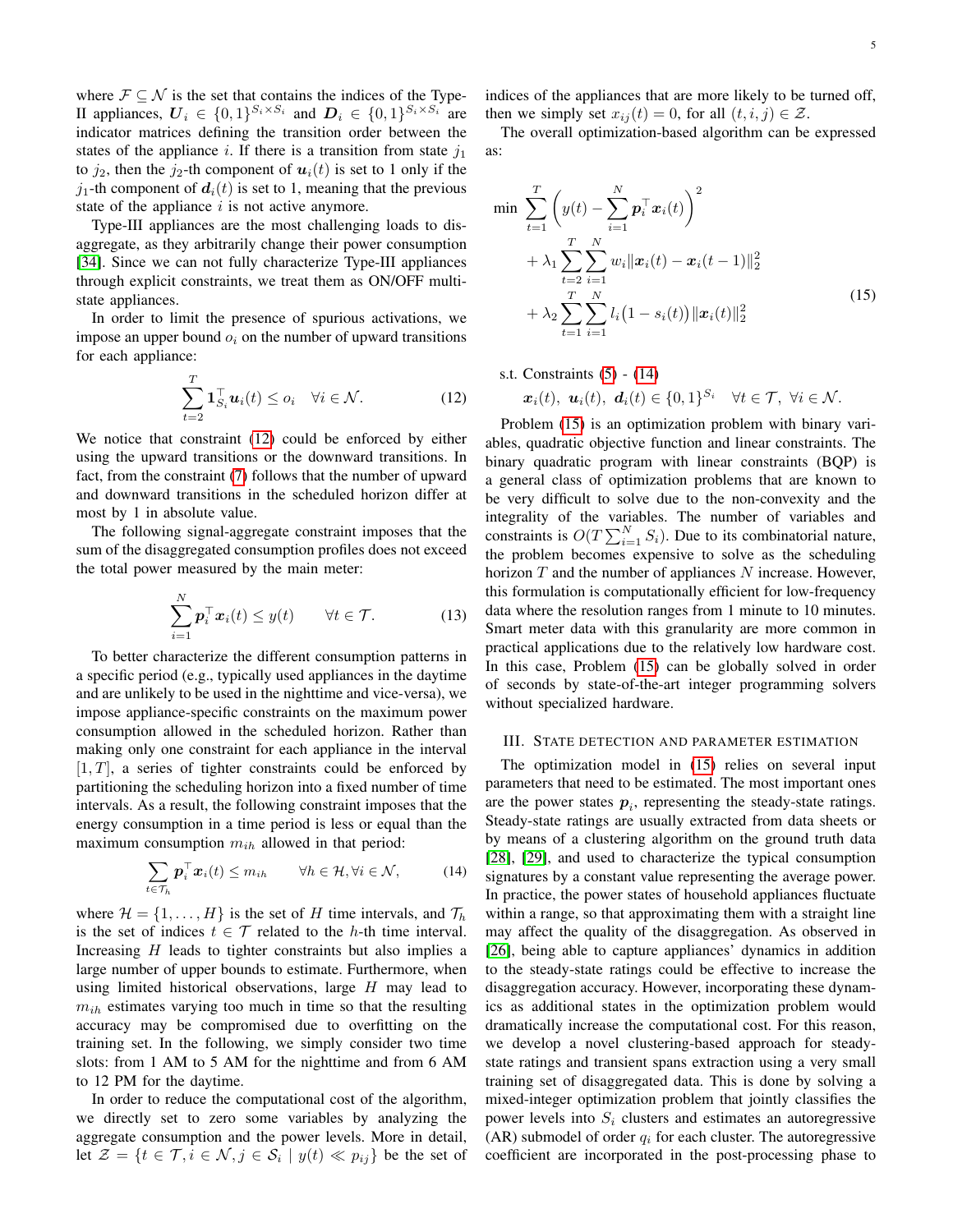refine the flat estimate of each appliance. Formally, for all  $i \in \mathcal{N}$ , we solve:

<span id="page-5-0"></span>
$$
\min \sum_{j=1}^{S_i} \sum_{t=q_i+1}^{M} \delta_{ij}(t) (y_i(t) - \phi_{ij}^{\top} \mathbf{z}_i(t))^2
$$
\n
$$
\text{s.t.} \quad \mathbf{1}_{S_i}^{\top} \delta_i(t) = 1 \qquad \forall t \in \mathcal{M},
$$
\n
$$
\delta_{ij}(t) \in \{0, 1\} \quad \forall j \in \mathcal{S}_i, \forall t \in \mathcal{M},
$$
\n
$$
\phi_{ij}^h \in \mathbb{R} \qquad \forall j \in \mathcal{S}_i, \forall h \in \{0, \dots, q_i\},
$$
\n(16)

where  $z_i(t) = [1, y_i(t - 1), \dots, y_i(t - q_i)]^{\top}$  is the input vector of the historical observations and  $\phi_{ij}$  =  $[\phi_{ij}^0, \phi_{ij}^1, \dots, \phi_{ij}^{q_i}]^\top$  is the vector of the autoregressive coefficients. Each binary variable  $\delta_{ij}(t)$  decides whether the data point  $z_i(t)$  is assigned to the j-th submodel of the appliance  $i$ , under the constraint that each data point must be assigned to only one submodel. Problem [\(16\)](#page-5-0) is a mixedinteger non-linear program that can be shown to be equivalent to its continuous relaxation, where the binary constraint on  $\delta_{ij}$  is replaced by  $\delta_{ij} \geq 0$ . This equivalence derives from the optimal solution of the relaxation being integer. The resulting continuous problem is still non-convex. In order to efficiently produce a good local optimum, we use an iterative two-block Gauss-Seidel decomposition method [\[35\]](#page-13-18). In fact, the structure of the objective function and the constraints imply that the computation of the global minimum with respect to each block can be done in a computationally efficient way. More in detail, by fixing the variables  $\delta_{ij}(t)$ , Problem [\(16\)](#page-5-0) becomes the leastsquares estimation of  $S_i$  autoregressive models of order  $q_i$ :

$$
\phi_{ij}^* = \underset{\phi_{ij}}{\arg \min} \left[ \sum_{j=1}^{S_i} \sum_{t=q_i+1}^{M} \overline{\delta}_{ij}(t) (y_i(t) - \phi_{ij}^\top z_i(t))^2 \right]. \tag{17}
$$

Problem [\(17\)](#page-5-1) is an unconstrained convex optimization problem that can be solved in closed form by setting the gradient equal to zero. On the other hand, given  $\phi_{ij}$ , the problem with respect to  $\delta_{ij}(t)$  is linear programming problem that is separable into  $M - (q_i + 1)$  subproblems. In particular, the t-th subproblem has the form:

<span id="page-5-2"></span>
$$
\min \sum_{j=1}^{S_i} \delta_{ij}(t) (y_i(t) - \overline{\phi}_{ij}^{\top} \mathbf{z}_i(t))^2
$$
\n
$$
\text{s.t.} \quad \mathbf{1}_{S_i}^{\top} \delta_i(t) = 1,
$$
\n
$$
\delta_{ij}(t) \ge 0 \qquad \forall j \in S_i.
$$
\n
$$
(18)
$$

The optimal solution of [\(18\)](#page-5-2) can be constructed by observing that if  $y_i(t)$  is close to the power level  $j^*$ , then  $\delta_{ij}$ <sup>\*</sup> (t) is set to 1, whereas the variables with  $j \neq j^*$  are set to 0. The algorithm starts with an initial guess of the power levels  $p_i^0$  and minimizes over one block of variables with the other fixed, and vice versa until convergence. The convergence of this alternating minimization procedure can be proved by adapting the  $k$ -means convergence proof that can be found in [\[36\]](#page-13-19). The main idea is that the variables  $\delta_{ij}(t)$  can only assume a finite number of values (i.e., the number of possible assignments is finite). Therefore, since the algorithm finds the global minimum with respect to  $\phi_{ij}$  for a given assignment, there will exist a subsequence of iterations where power levels and assignment variables do not change, satisfying the stopping criterion  $\|\overline{p}_i^k - \overline{p}_i^{k-1}\|_2 \leq \epsilon$ .

An initial estimate of the power levels can be automatically obtained by a clustering algorithm, such as  $k$ -means [\[37\]](#page-13-20), [\[38\]](#page-13-21). Since the number of power levels is unknown,  $k$ -means is run with an increasing number of clusters. The number of power levels is then validated with the elbow method and the cluster centers, representing the average power consumption, are selected as the initial guess  $p_i^0$  of the operating modes. The overall decomposition method for automatic state detection is illustrated in Algorithm [1.](#page-5-3)

In the initialization phase, the parameters  $\phi_{ij}$  of the autoregressive subprocess are unknown, so the binary variables  $\delta_{ij}(t)$  are chosen so that the squared distance between the power demanded by the appliance  $i$  at time  $t$  and the power levels  $p_i^0$  is minimized. In the main loop, the AR coefficients are estimated and the variables  $\delta_{ij}(t)$  are adjusted on the basis of the current parameters. Finally, for each appliance  $i$  we refine the estimate of the power level  $j$  by simply taking the conditional expectation of the  $j$ -th autoregressive subprocess. The algorithm terminates when the difference between the power levels of two consecutive iterations is less or equal than a small value  $\varepsilon$  and returns the estimated power levels  $p_i$  and the AR coefficients  $\phi_{ij}$ .

<span id="page-5-3"></span>

| <b>Algorithm 1:</b> Automatic State Detection |  |  |  |  |
|-----------------------------------------------|--|--|--|--|
|-----------------------------------------------|--|--|--|--|

<span id="page-5-1"></span>**Data:** The training set 
$$
y_i(t)
$$
, and the tolerance  $\varepsilon = 10^{-5}$ . **Result:** The estimated power  $\bar{p}_i$  and the AR coefficients  $\phi_{ij}$ .  $\bar{p}_i^0 \leftarrow$  run the k-means algorithm on  $y_i(t)$  for  $t = q_i + 1 \ldots M$  do  $j^* \leftarrow \arg \min_{j=1...S_i} (y_i(t) - \bar{p}_{ij}^0)^2$   $\delta_{i,j}^0(t) = \begin{cases} 1 & \text{if } j = j^* \\ 0 & \text{otherwise} \end{cases}$  **end**  $k \leftarrow 1$  **do**  $\phi_{ij}^k \leftarrow \arg \min \sum_{j=1}^{S_i} \sum_{t=q_i+1}^M \delta_{i,j}^{k-1}(t) (y_i(t) - \phi_{ij}^\top z_i(t))^2$  for  $t = q_i + 1 \ldots M$  do  $j^* \leftarrow \arg \min_{j=1...S_i} (y_i(t) - \phi_{ij}^{k-1} z_i(t))^2$   $\delta_{ij}^k(t) = \begin{cases} 1 & \text{if } j = j^* \\ 0 & \text{otherwise} \end{cases}$  **end for**  $j = 1 \ldots S_i$  **do**  $\bar{p}_{ij}^k \leftarrow \frac{\phi_{ij}^{k,0}}{1 - \sum_{i=1}^{q_i} \phi_{ij}^{k,h}}$  **end**  $k \leftarrow k + 1$  **while**  $\|\bar{p}_i^k - \bar{p}_i^{k-1}\|_2 > \epsilon$  **return**  $\bar{p}_i$  and  $\phi_{ij}$ 

Given the optimal solution of [\(15\)](#page-4-2)  $x_i^*(t)$ , the disaggregated power consumption of the appliance  $i$  at time  $t$  is given by  $\hat{y}_i(t) = \boldsymbol{p}_i^{\top} \boldsymbol{x}_i^*(t)$ . This estimate relies only on the static power levels. In order to refine the estimate we need to postprocess the output by including the transient spans through the AR coefficients. This is done by applying a moving horizon forecasting procedure for  $t = q + 1, \ldots, T$ :

<span id="page-5-4"></span>
$$
\hat{y}_i(t) = \max\left\{0, \sum_{j=1}^{S_i} x_{ij}^*(t) \left(\phi_{ij}^0 + \sum_{k=1}^{q_i} \phi_{ij}^k \hat{y}_i(t-k)\right)\right\}.
$$
 (19)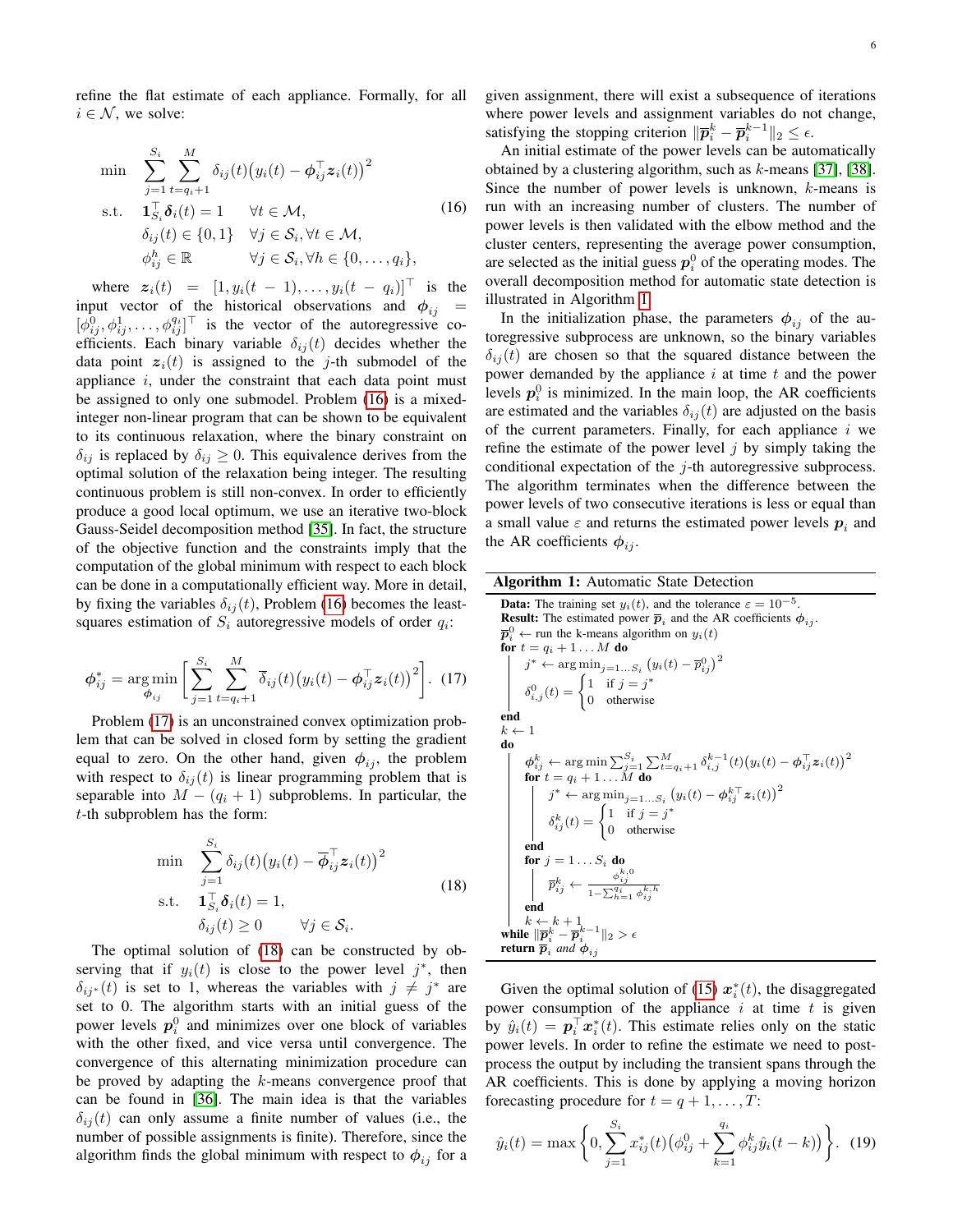Similarly to the power states, the remaining parameters in [\(15\)](#page-4-2) can be estimated from time series analysis and limited historical information. The extraction of some of them may be done by visual inspection. However, automatic extraction becomes necessary when applying the model to a real-world scenario. Furthermore, for practical NILM applications, the training phase should be as short and simple as possible [\[39\]](#page-13-22). To this end, for  $o_i, m_{ih}, a_{ij}, b_{ij}$  we compute the frequency distribution over the training set and we obtain the estimate by selecting a suitable percentile. In particular, the parameters  $o_i$  and  $m_{ih}$  are computed for each interval of length T over the training set and estimated by taking the 95th percentile. Likewise, the minimum and maximum time in state  $a_{ij}$  and  $b_{ij}$  are estimated by looking at the left and the right tails of the histogram and taking, respectively, the 5th and 95th percentile of the time spent in state j in the interval T. The parameters  $w_i$ are inversely proportional to the frequency of state transitions that characterize the device, therefore they are calculated as follows:

$$
w_i = \frac{M}{r_i} \qquad \forall i \in \mathcal{N}, \tag{20}
$$

where  $r_i$  is the number of state transitions in the training set for the appliance i. The parameters  $s_i(t)$  represent the probability that the device  $i$  is active (with respect to a threshold of 10 Watt) at time  $t$  of the scheduling horizon. These probabilities can be estimated as follows:

$$
s_i(t) = \frac{v_i(t)}{M/T} \qquad \forall t \in \mathcal{T}, i \in \mathcal{N}, \tag{21}
$$

where  $v_i(t)$  is the number of times that the appliance i is ON at time  $t$ , whereas the denominator represents the number of time horizons in the training set. Finally, the parameters  $l_i$ , which are inversely proportional to how much the device is typically used, are calculated as:

$$
l_i = \frac{M}{\sum_{t=1}^{M} v_i(t)} \qquad \forall i \in \mathcal{N}.
$$
 (22)

The validation set is used only for selecting and tuning the regularization parameters  $\lambda_1 \in \Lambda$  and  $\lambda_2 \in \Lambda$  in [\(15\)](#page-4-2) by means of a grid-search procedure over the grid  $\Lambda \times \Lambda$ . Also in the validation phase, the sub-metered power consumptions are assumed to be available.

The overall NILM algorithm can be summarized by the diagram reported in Figure [1.](#page-6-0)

#### IV. RESULTS

In this section we present the experiments carried out to test the performance of the overall NILM algorithm and we address several research questions:

- 1) How does the proposed algorithm compare to statebased approaches available in the literature?
- 2) Is the approach robust to the presence of unmetered appliances?
- 3) How reliable is the parameter estimation procedure and how often does one need to update the parameters to reflect changes in the system?

Overall, by answering these research questions we aim to provide insights on how the proposed algorithm can be used in

$$
y(t), y_i(t), i \in \mathcal{N}, t \in \mathcal{T}
$$
\n

| Stage 1: Offline                     | $y(t), t \in \mathcal{M}$                            |                      |
|--------------------------------------|------------------------------------------------------|----------------------|
| Stage 1: Offline                     | $p_i, \phi_{ij}$                                     |                      |
| Automatic State                      | $p_i, \phi_{ij}$                                     |                      |
| Factor (16)                          | Source Problem (15)                                  |                      |
| Parameter                            | $\Theta_{ij}(t)$                                     | Solve Problem (15)   |
| Cross                                | $\lambda_1, \lambda_2$                               | Post Processing (19) |
| Grid Values $\Lambda \times \Lambda$ | $y(t), y_i(t), i \in \mathcal{N}, t \in \mathcal{V}$ |                      |

<span id="page-6-0"></span>Figure 1. Overall disaggregation process: Stage 1 (Offline) and Stage 2 (Online). For all  $i, j, t$  we denote by  $\mathbf{\Theta}_{ij}(t) = [w_i, l_i, s_i(t), a_{ij}, b_{ij}, o_i, m_{ih}]$ the vector of the parameters.

practice. We compare our NILM-BQP with NILM algorithms proposed for low sampling rates and active power measurements. Specifically, we compare with Hart's formulation (CO) [\[1\]](#page-11-0), Aided Linear Programming (ALIP) [\[26\]](#page-13-9), Sparse Optimization (SO) [\[27\]](#page-13-10), State Transition Integer Programming (STIP) [\[29\]](#page-13-12) and Super State HMM (SHMM) [\[16\]](#page-11-15). We first evaluate the robustness to noise on a synthetic dataset to assess how the presence of unmetered appliances affects the quality of the disaggregation, and then we evaluate our algorithm on 5 houses coming from 3 real-world datasets. Finally, we evaluate the reliability of the parameter estimation procedure and how the freshness and staleness of the parameters impact the accuracy of the disaggregation.

# *A. Performance Metrics*

In order to evaluate the performance of our method, we use regression and classification metrics. Regression metrics measure how closely the energy consumption of an appliance matches the energy consumption predicted for that appliance, whereas the classification metrics measure how accurately NILM algorithms can predict what appliance is running in each state. Following [\[40\]](#page-13-23), we use the Estimation Accuracy (EA) for the appliance  $i \in \mathcal{N}$ , and the Overall Estimation Accuracy (OEA) for  $N$  appliances:

$$
EA_i = 1 - \frac{\sum_{t=1}^{T} |y_i(t) - \hat{y}_i(t)|}{2 \sum_{t=1}^{T} y_i(t)},
$$
\n(23)

$$
OEA = 1 - \frac{\sum_{i=1}^{N} \sum_{t=1}^{T} |y_i(t) - \hat{y}_i(t)|}{2 \sum_{i=1}^{N} \sum_{t=1}^{T} y_i(t)}.
$$
 (24)

In order to calculate the accuracies of non-binary classifications, we use the Finite State F-score  $(FS_i)$  that is the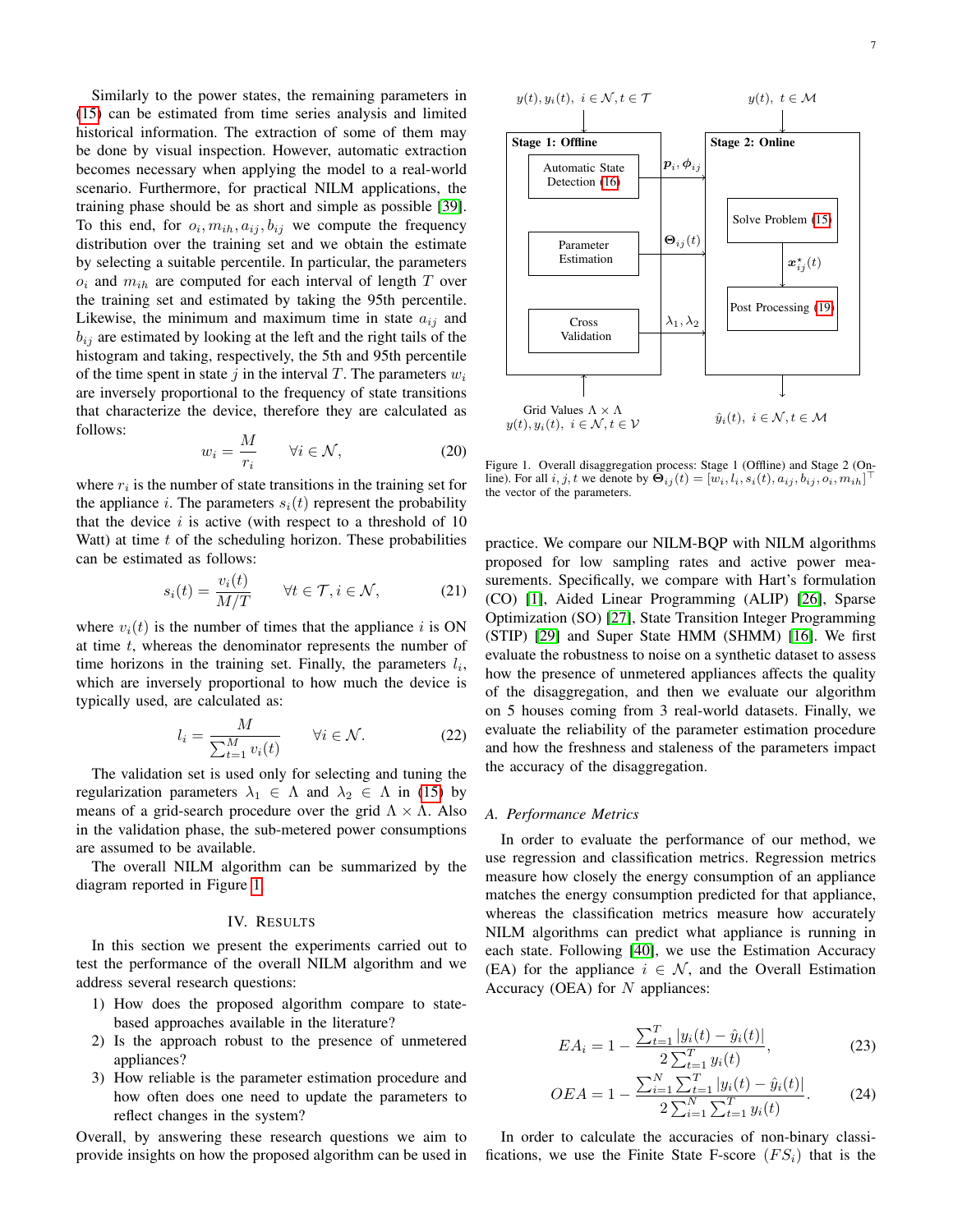harmonic mean of the adjusted precision  $(P_i)$  and recall  $(R_i)$ for the appliance  $i$ :

$$
P_i = \frac{TP_i - A_i}{TP_i + FP_i}, \quad R_i = \frac{TP_i - A_i}{TP_i + FN_i}, \tag{25}
$$

$$
A_i = \sum_{t=1}^{T} \frac{|\hat{s}_i(t) - s_i(t)|}{S_i}, \quad FS_i = 2\frac{P_i \cdot R_i}{P_i + R_i}, \tag{26}
$$

where  $TP_i$ ,  $FP_i$ , and  $FN_i$  stand for true positives, false positives, and false negatives for the appliance  $i$ , respectively. In the NILM context,  $TP_i$  counts how many times the algorithm correctly predicts that the appliance is ON,  $FP_i$  how many times the appliance is OFF but predicted ON, and  $FN_i$ how many times the appliance is ON but predicted OFF. The quantity  $A_i$  is the inaccuracy portion of true positives which converts them into a discrete measure from a binary one,  $\hat{s}_i(t)$ is the estimated state of the appliance i at time t,  $s_i(t)$  is the ground truth state, and  $S_i$  is the number of states for the appliance  $i$ . The Overall FS-Fscore (OFS) is obtained by summation over all the appliances for each  $TP_i$ ,  $FP_i$ ,  $FN_i$ , and  $A_i$ .

To measure the contribution of unmetered loads, we report the percentage of noise in each test. The percent-noisy measure [\[40\]](#page-13-23) (% – NM) can be calculated on the ground truth data as follows:

<span id="page-7-1"></span>
$$
\% - NM = \frac{\sum_{t=1}^{T} |y(t) - \sum_{i=1}^{N} y_i(t)|}{\sum_{t=1}^{T} y(t)}.
$$
 (27)

#### *B. Experimental Setup*

The proposed algorithm assumes low-sampling rate measurements. We use observations at 60 seconds resolution, and we downsample the data when needed to satisfy this assumption. We use the same autoregressive order  $q_i = 3$  for each appliance, even though the estimation of the transient spans could be further improved by tuning this parameter. We adopt the same experimental design for all the methods: we use only two weeks for the estimation of the parameters, a week to cross-validate the choice of the hyperparameters  $\lambda_1$ and  $\lambda_2$ , and a week as test set. The scheduling horizon is set to 1 day  $(T = 1400)$  which is suitable for decision making using low-frequency data [\[22\]](#page-13-5). Furthermore, in order to minimize any bias effect, we run all the NILM algorithms one day at a time to obtain the disaggregated traces for the test week (i.e., we solve 7 optimization problems and we average the results). The values of  $\lambda_1$  and  $\lambda_2$  are determined offline through a gridsearch procedure by maximizing the sum of OEA and OFS on the validation set. The grid values used in the experiments are in  $\Lambda = \{200, 300, \ldots, 2200\}$  and their optimal values for each dataset are reported in Table [I.](#page-7-0) BQP is implemented in AMPL [\[41\]](#page-13-24) and solved to global optimality with Gurobi optimizer [\[42\]](#page-13-25). All the experiments have been performed on a laptop with Intel Core i7-8565U CPU and 8 GB of RAM. The source code and the parameters of all the considered case studies are available at [https://github.com/antoniosudoso/nilm-bqp.](https://github.com/antoniosudoso/nilm-bqp)

<span id="page-7-0"></span>Table I OPTIMAL HYPER-PARAMETERS  $\lambda_1$  AND  $\lambda_2$ 

| Dataset             | $\lambda_1$ | $\lambda_2$ |
|---------------------|-------------|-------------|
| <b>AMPDS</b>        | 1000        | 2000        |
| <b>UKDALE 1</b>     | 500         | 1300        |
| UKDALE <sub>2</sub> | 800         | 1500        |
| REFIT <sub>3</sub>  | 800         | 1600        |
| REFIT <sub>9</sub>  | 300         | 900         |

#### *C. Robustness to Noise*

It is well known that the presence of unknown appliances negatively affects the disaggregation accuracy of known appliances. Therefore a critical aspect for the deployment of the NILM service in a real-world scenario is the robustness to noise. In order to test the effectiveness of our formulation when the noise increases, we use the artificial dataset SYND [\[43\]](#page-13-26). It contains 180 days of data at the granularity of 200 milliseconds of a single household with 21 appliances. This dataset has been generated using appliance-specific signatures of real-world NILM datasets. We generate artificial aggregates with an increasing number of appliances. Specifically, we disaggregate the 4 top-consuming appliances that are dishwasher, electric stove, washing machine, and iron. Starting from the ideal case where no noise is present, i.e., the aggregate signal is given by the sum of the 4 top-consuming appliances, we add the traces of the remaining devices one at a time in decreasing order of energy consumption, and we treat them as unknown appliances. In this way, we generate 18 different datasets, corresponding to artificial aggregates of increasing noise scenarios, where the percentage of noise ranges from 0% to around 30%. The noisiest dataset contains all the remaining 17 appliances treated as noise, resulting in the original artificial aggregate signal.

In Figures [2](#page-8-0) and [3,](#page-8-1) we report the average OEA and the average OFS obtained by all the methods when the number of appliances added to the aggregated signal increases. This picture shows the well-known difficulty encountered by most of the state-based approaches when the noise increases. Our method, on the other hand, does not suffer from the increase in noise, showing very high accuracy in all scenarios. This behavior stays essentially the same when looking at the single appliance. These results confirm the robustness to noise of our formulation, which allows overcoming the drawback of the other optimization-based approaches. This behavior is also confirmed by the experiments on real-world datasets described in the next section.

# *D. Real-world Datasets*

We test our formulation on three real-world datasets: AM-PDS [\[44\]](#page-13-27), UKDALE [\[45\]](#page-13-28) and REFIT [\[46\]](#page-13-29), containing both the aggregate and the appliance-wise active power. From each dataset, we select at most two houses where the percentage of noise is up to 40% and we use as target appliances the top-consuming ones. From AMPDS we select 6 appliances: clothes dryer (CD), dishwasher (DW), fan and thermostat (FT), entertainment (EN), fridge (FR), and heat pump (HP). We model FT and EN as always-on, whereas we model CD and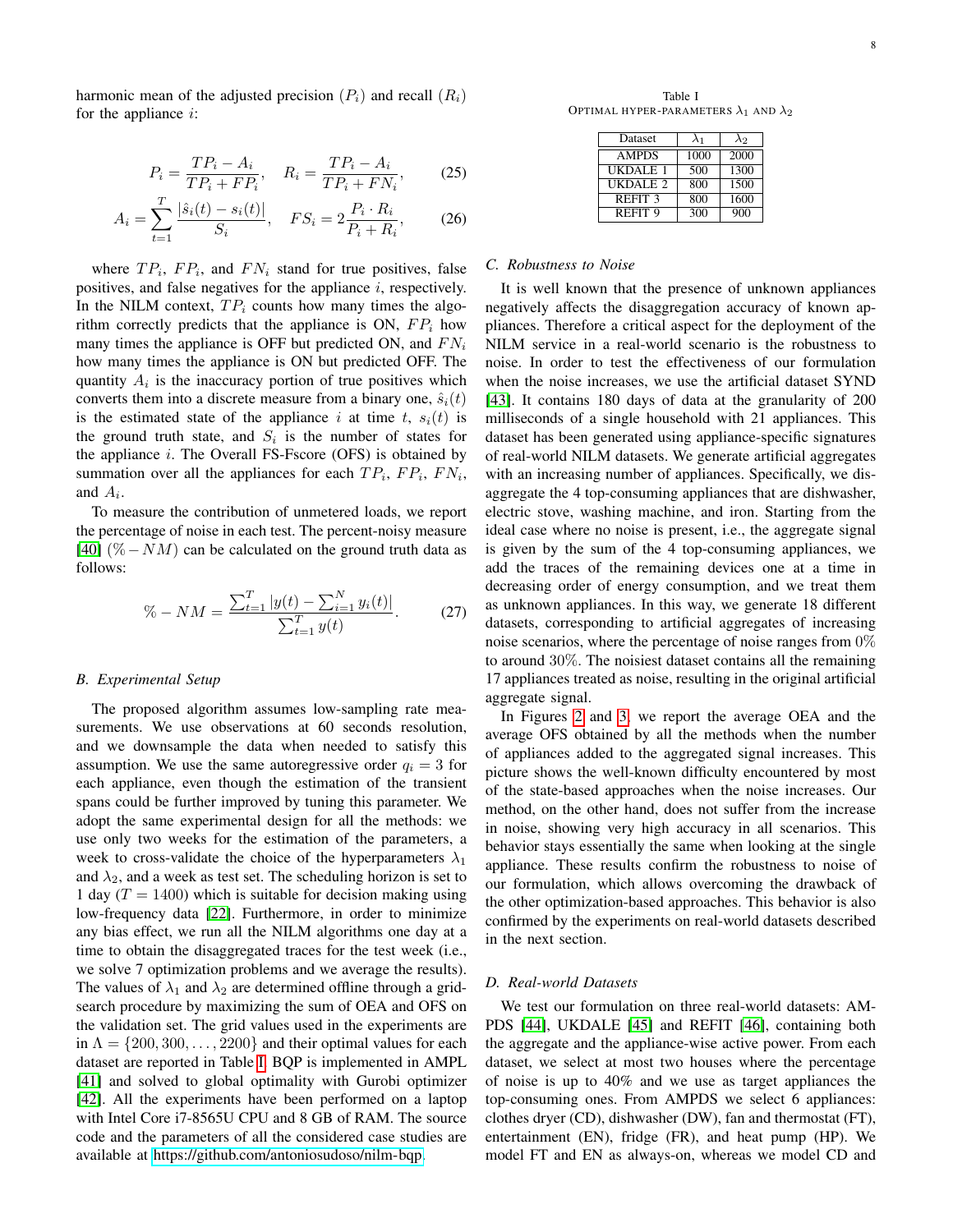

Figure 2. Overall Estimation Accuracy as the number of unmetered appliances varies.

<span id="page-8-0"></span>

<span id="page-8-1"></span>Figure 3. Overall FS as the number of unmetered appliances varies.

HP as state machines. From UKDALE we select house 1 and 2. For house 1 we disaggregate 5 appliances: boiler (BO), washing machine (WM), dishwasher (DW), home theater (HT), and fridge (FR). For this house, WM and DW are treated as state machines, whereas BO and HT are treated as alwayson. From House 2 we select 5 appliances: server (SE), kettle (KE), dishwasher (DW), fridge (FR), and modem (MO). Here, SE and MO are always-on, whereas DW is a state machine. Finally, for the REFIT dataset we choose house 3 and 9. For house 3 we use 4 appliances: fridge (FR), tumble dryer (TD), dishwasher (DW), and television (TV). We model TD and DW are state machines. For house 9 we select 4 appliances: fridge (FR), washing machine (WM), dishwasher (DW), and kettle (KT). We treat WM and DW are state machine appliances. In Table [II](#page-8-2) we report the training, validation and test days and the percent-noisy measure for each house, computed according to [\(27\)](#page-7-1).

In Tables [III](#page-9-0)[-V,](#page-9-1) we report for each method and for each house the Estimation Accuracy (EA) and the Finite State F-Score (FS) for each appliance averaged on the test week. Furthermore, we report the average Overall EA and the average Overall FS. Note that we report the performance

Table II TRAINING, VALIDATION AND TEST DAYS.

<span id="page-8-2"></span>

| <b>Dataset</b>  | Training        | Validation  | <b>Test</b>     | Noise  |
|-----------------|-----------------|-------------|-----------------|--------|
| <b>AMPDS</b>    | 10-23/04/12     | 24-30/04/12 | $01 - 07/05/12$ | $38\%$ |
| <b>IIKDALE1</b> | 09-22/06/14     | 23-29/06/14 | 30-06/06-07/14  | 39%    |
| UKDALE2         | $01 - 14/06/13$ | 15-21/06/13 | 22-29/06/13     | 36%    |
| REFIT3          | 20-02/10-11/13  | 03-09/11/13 | 10-16/11/13     | 35%    |
| REFIT9          | 18-01/11-12/14  | 02-08/12/14 | 09-15/12/14     | 40%    |

of our disaggregation algorithm with (BQPP) and without post-processing (BPQ), to evaluate the impact of the postprocessing phase.

Finally, we report the average execution time in seconds for each method. All the compared approaches are based on a two-stage procedure: an offline phase for parameter estimation and an online phase for the actual disaggregation. In all the cases, the reported time represents the computational time of the online procedure only. Note that, anyway, the offline phase of our approach is extremely cheap in terms of computational time: the most expensive part is the grid search for  $\lambda_1$  and  $\lambda_2$  that requires few minutes. Looking at the execution times, the largest ones are required by CO, due to the larger feasible region, and by STIP, due to the nonlinear constraints induced by the state machine constraints. The solution of our BQP problem only requires a few seconds, despite the large size: indeed, we have thousands of binary variables and thousands of constraints. Therefore, our approach could be used in a realtime setting, at least for the considered data granularity, and the considered scheduling horizon. This makes the proposed method suitable for low-cost microcontrollers.

As for the performance metrics, it turns out that our method is always the best in both metrics on all the appliances. To get a better picture of the different methods' behavior, we extract from the tables the average Overall EA and the average Overall FS on all the different houses, and plot them in Figures [4](#page-10-0) and [5.](#page-10-1) The superiority of our method in both metrics is evident, and in Figure [4](#page-10-0) also emerges the advantage of the post-processing phase, which has an impact only on the EA since it does not influence the activations. Looking at the detailed performance on the single appliances in Tables [III-](#page-9-0)[V,](#page-9-1) it can be seen that most of the approaches are able to correctly disaggregate always-on appliances (see for example appliance FT of AMPDS), whereas the BQP is by far more robust on appliances that have a variable number of activations (see for example appliances DW of both house 1 and 2 of UKDALE). The high performance on these appliances derives from the ability of the proposed formulation to disambiguate the appliances' states, combined with the correct estimation of the power states. The beneficial effect of the post-processing is confirmed since the EA metric improves on all the appliances in all the datasets. To better show the performance of the proposed algorithm, in Figure [8](#page-12-0) we show the 1-day disaggregation results produced by the top three methods BQPP, SHMM and STIP and we select appliances with different power signatures and behaviours. We can see that the fridge typically shows a peak at the beginning of its working cycle. Differently from STIP that produces a flat estimate, our approach manages to capture this behaviour thanks to the AR coefficients. On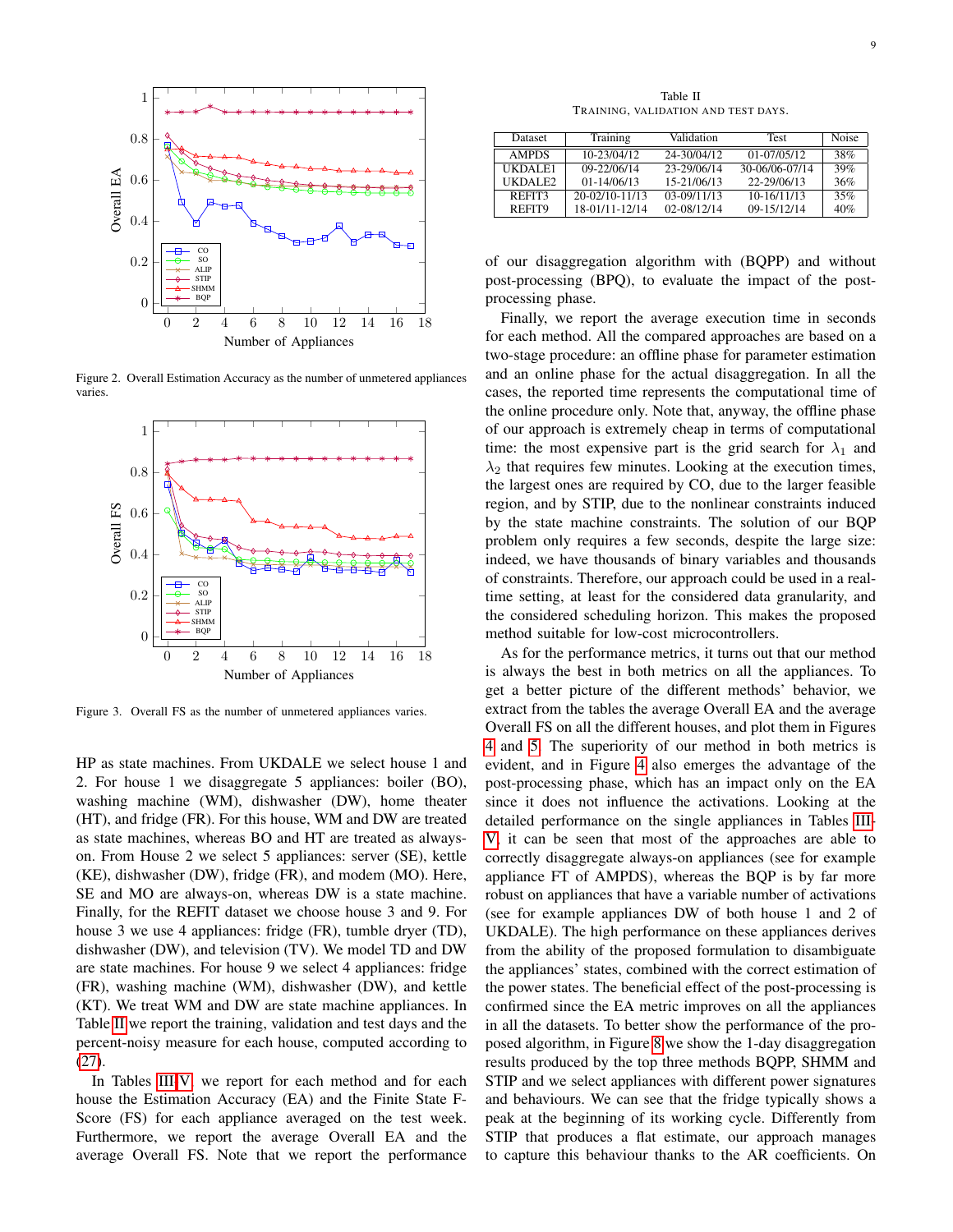<span id="page-9-0"></span>

| Method        | Metric | Overall | CD    | DW       | FT    | EN    | <b>FR</b> | HP       | Time   |
|---------------|--------|---------|-------|----------|-------|-------|-----------|----------|--------|
| $_{\rm CO}$   | EA     | 0.493   | 0.018 | $-1.548$ | 0.611 | 0.398 | 0.189     | 0.867    | 1133.5 |
|               | FS     | 0.583   | 0.057 | 0.045    | 0.718 | 0.635 | 0.398     | 0.781    |        |
| <sub>SO</sub> | EA     | 0.569   | 0.815 | 0.500    | 0.978 | 0.195 | 0.490     | $-0.141$ | 1.8    |
|               | FS     | 0.607   | 0.692 | 0.001    | 1.000 | 0.657 | 0.056     | 0.809    |        |
| <b>ALIP</b>   | EA     | 0.587   | 0.764 | 0.375    | 0.978 | 0.361 | 0.195     | 0.629    | 3.40   |
|               | FS     | 0.675   | 0.447 | 0.316    | 1.000 | 0.862 | 0.324     | 0.307    |        |
| <b>STIP</b>   | EA     | 0.681   | 0.942 | 0.194    | 0.978 | 0.432 | 0.249     | 0.842    | 1206.6 |
|               | FS     | 0.683   | 0.836 | 0.543    | 1.000 | 0.872 | 0.513     | 0.653    |        |
| <b>SHMM</b>   | EA     | 0.754   | 0.496 | 0.364    | 0.851 | 0.835 | 0.686     | 0.834    | 49.2   |
|               | FS     | 0.786   | 0.310 | 0.561    | 0.841 | 0.943 | 0.662     | 0.757    |        |
| <b>BQP</b>    | EA     | 0.889   | 0.955 | 0.863    | 0.978 | 0.849 | 0.721     | 0.907    | 52.5   |
|               | FS     | 0.942   | 0.932 | 0.844    | 1.000 | 0.978 | 0.760     | 0.919    |        |
| <b>BQPP</b>   | EA     | 0.902   | 0.976 | 0.888    | 0.978 | 0.862 | 0.736     | 0.923    | 52.8   |
|               | FS     | 0.942   | 0.932 | 0.844    | 1.000 | 0.978 | 0.760     | 0.919    |        |

Table III AMPDS HOUSE 1

Table IV UKDALE HOUSES 1 AND 2

|               |                 |          |       |          | House 1  |          |       |        |         |           |       | House 2  |       |       |       |
|---------------|-----------------|----------|-------|----------|----------|----------|-------|--------|---------|-----------|-------|----------|-------|-------|-------|
| Method        | Metric          | Overall  | BO    | WМ       | DW       | HT       | FR.   | Time   | Overall | <b>SE</b> | KΕ    | DW       | FR    | МO    | Time  |
| $_{\rm CO}$   | EA              | $-0.192$ | 0.375 | $-0.501$ | $-2.029$ | $-1.421$ | 0.411 | 1034.5 | 0.403   | 0.754     | 0.622 | $-0.030$ | 0.584 | 0.742 | 755.7 |
|               | <b>FS</b>       | 0.421    | 0.587 | 0.155    | 0.074    | 0.598    | 0.422 |        | 0.662   | 0.710     | 0.535 | 0.101    | 0.786 | 0.755 |       |
| <sub>SO</sub> | EA              | 0.305    | 0.977 | 0.485    | $-3.221$ | 0.559    | 0.574 | 1.0    | 0.640   | 0.990     | 0.507 | 0.589    | 0.620 | 0.997 | 0.9   |
|               | <b>FS</b>       | 0.677    | 0.997 | 0.480    | 0.105    | 0.829    | 0.677 |        | 0.406   | 1.000     | 0.009 | 0.003    | 0.012 | 1.000 |       |
| <b>ALIP</b>   | EA              | 0.174    | 0.195 | 0.383    | $-1.468$ | $-0.933$ | 0.557 | 9.5    | 0.564   | 0.990     | 0.661 | 0.325    | 0.659 | 0.997 | 3.2   |
|               | <b>FS</b>       | 0.561    | 0.789 | 0.442    | 0.149    | 0.616    | 0.454 |        | 0.638   | 1.000     | 0.105 | 0.209    | 0.597 | 1.000 |       |
| <b>STIP</b>   | $E\overline{A}$ | 0.157    | 0.313 | 0.581    | $-0.506$ | $-0.651$ | 0.569 | 723.6  | 0.579   | 0.990     | 0.661 | 0.387    | 0.496 | 0.997 | 957.1 |
|               | <b>FS</b>       | 0.579    | 0.821 | 0.405    | 0.178    | 0.843    | 0.549 |        | 0.778   | 1.000     | 0.565 | 0.236    | 0.857 | 1.000 |       |
| <b>SHMM</b>   | EA              | 0.629    | 0.884 | 0.478    | 0.346    | 0.184    | 0.731 | 14.7   | 0.723   | 0.966     | 0.519 | 0.571    | 0.802 | 0.981 | 4.8   |
|               | <b>FS</b>       | 0.782    | 0.913 | 0.306    | 0.779    | 0.818    | 0.712 |        | 0.856   | 0.982     | 0.780 | 0.382    | 0.876 | 0.982 |       |
|               | EA              | 0.869    | 0.958 | 0.711    | 0.903    | 0.699    | 0.795 | 25.4   | 0.909   | 0.990     | 0.778 | 0.907    | 0.921 | 0.997 | 5.9   |
| <b>BQP</b>    | <b>FS</b>       | 0.951    | 0.997 | 0.884    | 0.802    | 0.967    | 0.853 |        | 0.970   | 1.000     | 0.789 | 0.868    | 0.975 | 1.000 |       |
|               | EA              | 0.894    | 0.979 | 0.746    | 0.932    | 0.702    | 0.809 | 25.7   | 0.926   | 0.991     | 0.790 | 0.933    | 0.938 | 0.997 | 6.1   |
| <b>BQPP</b>   | FS              | 0.951    | 0.997 | 0.884    | 0.802    | 0.967    | 0.853 |        | 0.970   | 1.000     | 0.789 | 0.868    | 0.975 | 1.000 |       |

Table V REFIT HOUSES 3 AND 9

<span id="page-9-1"></span>

|             |        |         |       | House 3 |          |       | House 9 |          |           |          |          |          |       |
|-------------|--------|---------|-------|---------|----------|-------|---------|----------|-----------|----------|----------|----------|-------|
| Method      | Metric | Overall | FR    | TD      | DW       | TV    | Time    | Overall  | <b>FR</b> | WM       | DW       | KE       | Time  |
|             | EA     | 0.264   | 0.482 | 0.344   | $-0.092$ | 0.589 | 989.1   | $-0.262$ | 0.358     | $-0.467$ | $-0.017$ | $-0.043$ | 687.3 |
| $_{\rm CO}$ | FS     | 0.501   | 0.676 | 0.441   | 0.160    | 0.426 |         | 0.164    | 0.240     | 0.074    | 0.116    | 0.000    |       |
| SO          | EA     | 0.375   | 0.640 | 0.281   | $-0.863$ | 0.763 | 0.9     | 0.166    | 0.619     | 0.522    | 0.471    | $-1.007$ | 1.1   |
|             | FS     | 0.630   | 0.578 | 0.409   | 0.218    | 0.805 |         | 0.603    | 0.702     | 0.106    | 0.282    | 0.332    |       |
| <b>ALIP</b> | EA     | 0.538   | 0.535 | 0.554   | 0.278    | 0.874 | 1.1     | 0.226    | 0.658     | 0.402    | 0.432    | 0.486    | 0.9   |
|             | FS     | 0.673   | 0.548 | 0.465   | 0.350    | 0.872 |         | 0.490    | 0.587     | 0.120    | 0.204    | 0.000    |       |
| <b>STIP</b> | EA     | 0.553   | 0.495 | 0.669   | 0.131    | 0.752 | 468.9   | 0.556    | 0.667     | 0.398    | 0.469    | 0.581    | 509.6 |
|             | FS     | 0.526   | 0.549 | 0.637   | 0.124    | 0.740 |         | 0.525    | 0.599     | 0.197    | 0.308    | 0.416    |       |
| <b>SHMM</b> | EA     | 0.676   | 0.798 | 0.494   | 0.500    | 0.889 | 3.1     | 0.695    | 0.762     | 0.485    | 0.745    | 0.500    |       |
|             | FS     | 0.744   | 0.802 | 0.103   | 0.358    | 0.782 |         | 0.637    | 0.789     | 0.272    | 0.611    | 0.005    | 4.9   |
| <b>BQP</b>  | EA     | 0.828   | 0.807 | 0.841   | 0.819    | 0.881 | 3.6     | 0.806    | 0.771     | 0.737    | 0.835    | 0.762    | 7.8   |
|             | FS     | 0.862   | 0.858 | 0.855   | 0.815    | 0.892 |         | 0.801    | 0.814     | 0.771    | 0.799    | 0.643    |       |
|             | EA     | 0.847   | 0.813 | 0.878   | 0.844    | 0.894 | 3.8     | 0.823    | 0.788     | 0.744    | 0.846    | 0.772    | 7.9   |
| <b>BQPP</b> | FS     | 0.862   | 0.858 | 0.855   | 0.815    | 0.892 |         | 0.801    | 0.814     | 0.771    | 0.799    | 0.643    |       |

the other hand, the entertainment is a Type-III appliance whose activations are successfully captured even though the consumption is approximated by the average power. Looking at the dishwasher, we can see that our method is successful at capturing with very good accuracy the activations and the kW-level power consumption. In general, our approach is able to correctly disambiguate appliances with similar consumption patterns and to correctly estimate the load of active appliances in a real-world scenario. The competitors tend to produce false positives for the appliance that are not active (see the

disaggregation results for television and boiler in Figure [8\)](#page-12-0). Furthermore, the combination of our post-processing phase and of our parameter estimation procedure allows to capture with great accuracy the scale of the active power states, increasing the EA metric.

# *E. Parameters Stability*

The proposed optimization model relies on several parameters that may need to be updated in order to reflect changes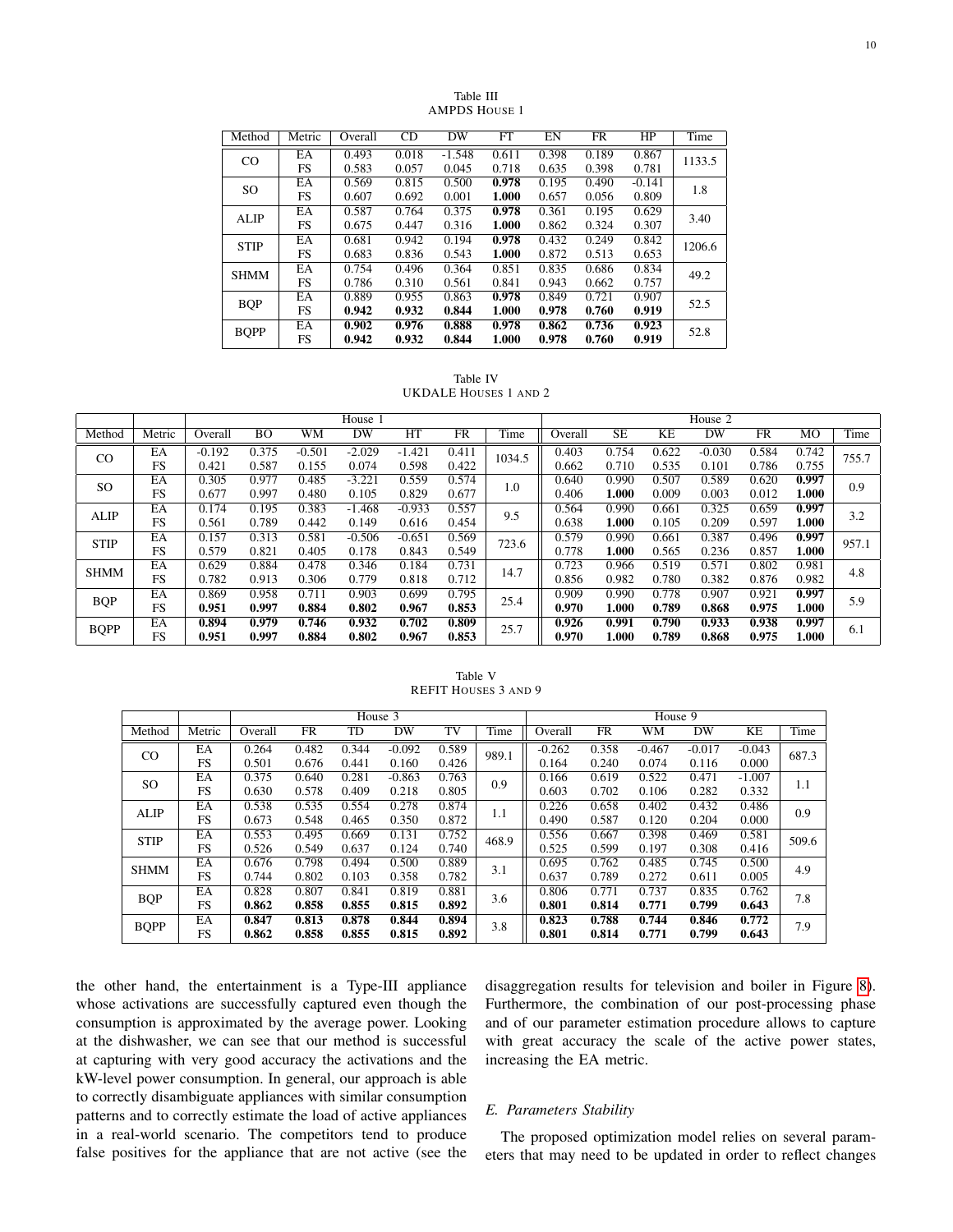

Figure 4. Overall Estimation Accuracy for each house and method.

<span id="page-10-0"></span>

<span id="page-10-1"></span>Figure 5. Overall FS-Fscore for each house and method.

in the system. As long as there is no significant change in the power profiles, the estimated parameters should remain stable over time. In the following, we conduct experiments to study whether the freshness and staleness of the parameters impact the accuracy of the disaggregation. We compare two different scenarios:

*a) Scenario A (Fixed):* the parameters are estimated just once, at the beginning of the experiment, using the training and validation weeks reported in Table [II.](#page-8-2) Then, we simulate a periodic disaggregation once per month until six months after the beginning of the experiment. Therefore, we perform Stage 2 of our disaggregation procedure on six different test weeks, further and further away from the weeks used for parameter estimation. In this setting, we evaluate what happens when the parameters are not updated for a long time.

*b) Scenario B (Updated):* the overall disaggregation procedure is repeated at one month interval up to six months ahead on the same test weeks of Scenario A. However, in this case the parameters are re-estimated by using two weeks for training and one for validation immediately before the test week. This is an "ideal scenario" where Stage 1 is executed right before Stage 2. We note that this could still be viable in practice if historical observations were available.

To conduct the experiments, we use the AMPDS dataset since it has a larger number of appliances, and thus a larger number of parameters. Results are reported in Figures [6](#page-10-2) and [7.](#page-11-16) In Figure [6](#page-10-2) we evaluate in both scenarios the overall EA and FS scores obtained in the six test weeks placed at one month interval. Interestingly enough the overall performance do not differ too much in the two settings, with a slight decrease in Scenario A starting from the fourth month. To better understand the two performance, in Figure [7](#page-11-16) the same metrics are reported in both scenarios on the single appliances. We can see that CD, DW, FT, and FR are not affected by the parameter staleness, since the accuracy in the two scenarios is almost identical. On the other hand, the only two appliances that suffer from staleness are the HP starting from the fifth month and EN starting form the third one. According to the data sheet in [\[44\]](#page-13-27), the heat pump cools the house in summer and heats the house in winter. The behavioural change of HP is related to a seasonal change, and hence the need to use the appliance more often in the heating setting. Looking at the ground truth signature, this change implies the presence of an additional state that is successfully captured in Scenario B when the parameters are refreshed, but not in Scenario A. As for the EN, in [\[44\]](#page-13-27) is treated as a composite appliance having multiple loads such as television set, personal video recorder and external amplifier. Looking at the active power signature it seems that from the fourth month onwards, it continuously changes its behaviour displaying a much bigger variability that is better captured in Scenario B and hence justifying the need for a new parameter estimation.



<span id="page-10-2"></span>Figure 6. Overall accuracy of the proposed approach in Scenario A (Fixed Parameters) and Scenario B (Updated Parameters).

## V. CONCLUSIONS

In this paper, we have proposed a novel optimization-based algorithm for NILM. Our approach can separate many appliances almost perfectly using only the total aggregate signal. It is computationally efficient for low-frequency data which are commonly installed in many smart homes. The additional penalty terms promoting sparsity and the appliance-specific constraints narrow down the feasible region, improve the algorithm performance and reduce the computational burden. We also have proposed a mixed-integer formulation for automatic state detection, and a post-processing technique to include state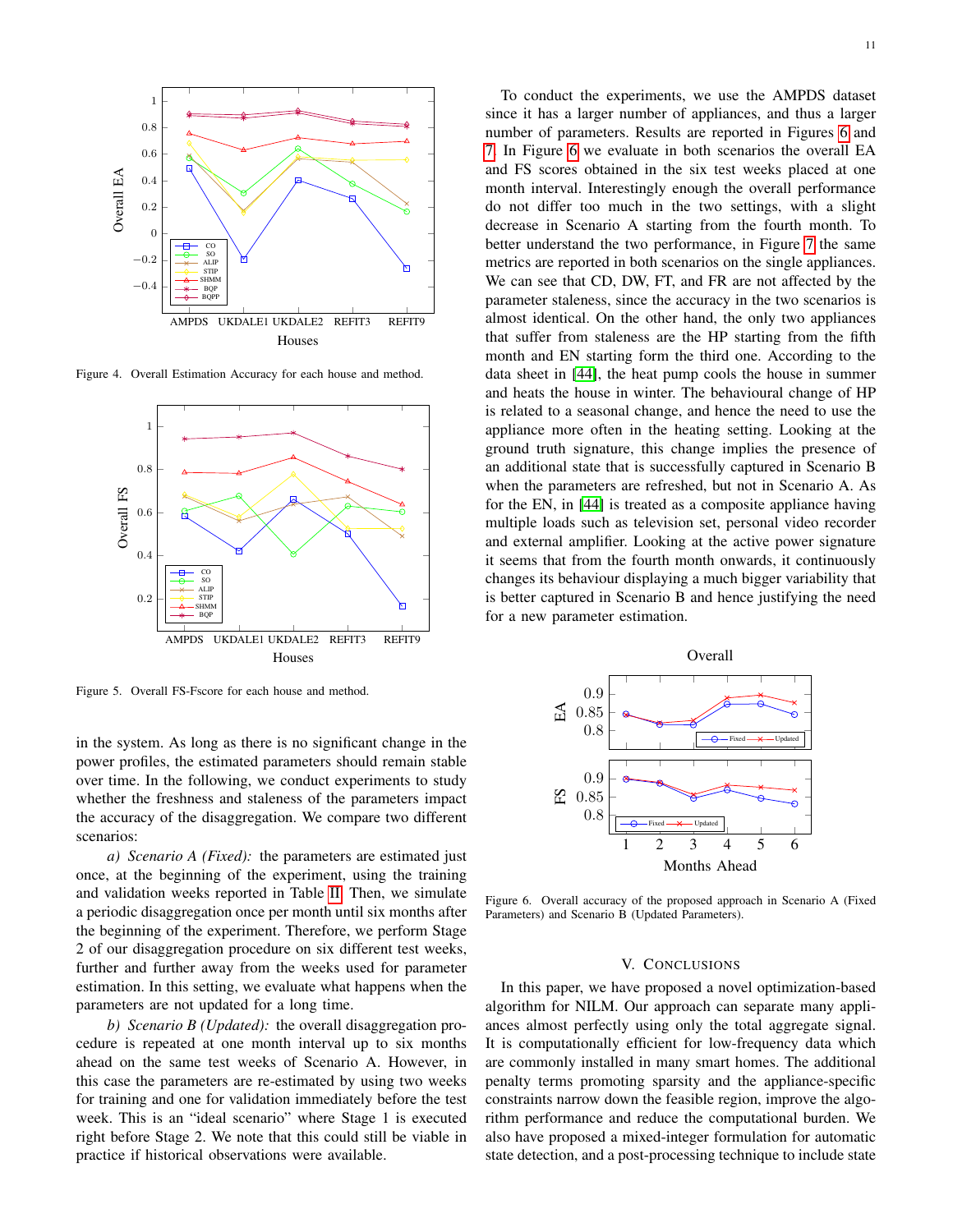

<span id="page-11-16"></span>Figure 7. Appliance-wise accuracy of the proposed approach in Scenario A (Fixed Parameters) and Scenario B (Updated Parameters).

dynamics. Our algorithm effectively disambiguates appliances with similar operating modes, ensures reliable parameters estimation, and leads to accurate results, even when relatively small training data at a low sampling rate are considered. When considering very large samples with resolution in the order of few seconds, specialized solvers are needed. One possible lead of research may be to relax the binary constraints in the BQP formulation and solve the resulting convex relaxation by using fast algorithms such as ADMM [\[47\]](#page-13-30). However, we leave investigating convex relaxations of our NILM algorithm for future work.

## ACKNOWLEDGMENTS

We would like to thank the reviewers for their thoughtful comments that greatly helped to improve the manuscript.

#### **REFERENCES**

- <span id="page-11-0"></span>[1] G. W. Hart, "Nonintrusive appliance load monitoring," *Proceedings of the IEEE*, vol. 80, no. 12, pp. 1870–1891, 1992.
- <span id="page-11-1"></span>[2] M. Zeifman and K. Roth, "Nonintrusive appliance load monitoring: Review and outlook," *IEEE transactions on Consumer Electronics*, vol. 57, no. 1, pp. 76–84, 2011.
- <span id="page-11-2"></span>[3] A. Zoha, A. Gluhak, M. A. Imran, and S. Rajasegarar, "Non-intrusive load monitoring approaches for disaggregated energy sensing: A survey," *Sensors*, vol. 12, no. 12, pp. 16 838–16 866, 2012.
- <span id="page-11-3"></span>[4] K. He, L. Stankovic, J. Liao, and V. Stankovic, "Non-intrusive load disaggregation using graph signal processing," *IEEE Transactions on Smart Grid*, vol. 9, no. 3, pp. 1739–1747, 2016.
- <span id="page-11-4"></span>[5] T. Hassan, F. Javed, and N. Arshad, "An empirical investigation of vi trajectory based load signatures for non-intrusive load monitoring," *IEEE Transactions on Smart Grid*, vol. 5, no. 2, pp. 870–878, 2013.
- <span id="page-11-5"></span>[6] D. Chowdhury and M. M. Hasan, "Non-intrusive load monitoring using ensemble empirical mode decomposition and random forest classifier," in *Proceedings of the International Conference on Digital Image and Signal Processing (DISP), Oxford, UK*, 2019, pp. 29–30.
- <span id="page-11-6"></span>[7] Y.-H. Lin and M.-S. Tsai, "Non-intrusive load monitoring by novel neuro-fuzzy classification considering uncertainties," *IEEE Transactions on Smart Grid*, vol. 5, no. 5, pp. 2376–2384, 2014.
- <span id="page-11-7"></span>[8] G. Elafoudi, L. Stankovic, and V. Stankovic, "Power disaggregation of domestic smart meter readings using dynamic time warping," in *2014 6th International Symposium on Communications, Control and Signal Processing (ISCCSP)*. IEEE, 2014, pp. 36–39.
- <span id="page-11-8"></span>[9] B. Liu, W. Luan, and Y. Yu, "Dynamic time warping based non-intrusive load transient identification," *Applied energy*, vol. 195, pp. 634–645, 2017.
- <span id="page-11-9"></span>[10] B. Zhao, K. He, L. Stankovic, and V. Stankovic, "Improving eventbased non-intrusive load monitoring using graph signal processing," *IEEE Access*, vol. 6, pp. 53 944–53 959, 2018.
- <span id="page-11-10"></span>[11] S. M. Tabatabaei, S. Dick, and W. Xu, "Toward non-intrusive load monitoring via multi-label classification," *IEEE Transactions on Smart Grid*, vol. 8, no. 1, pp. 26–40, 2016.
- <span id="page-11-11"></span>[12] J. Z. Kolter and T. Jaakkola, "Approximate inference in additive factorial hmms with application to energy disaggregation," in *Artificial intelligence and statistics*. PMLR, 2012, pp. 1472–1482.
- <span id="page-11-12"></span>[13] W. Kong, Z. Y. Dong, D. J. Hill, J. Ma, J. Zhao, and F. Luo, "A hierarchical hidden markov model framework for home appliance modeling," *IEEE Transactions on Smart Grid*, vol. 9, no. 4, pp. 3079– 3090, 2016.
- <span id="page-11-13"></span>[14] R. Bonfigli, E. Principi, M. Fagiani, M. Severini, S. Squartini, and F. Piazza, "Non-intrusive load monitoring by using active and reactive power in additive factorial hidden markov models," *Applied Energy*, vol. 208, pp. 1590–1607, 2017.
- <span id="page-11-14"></span>[15] O. Parson, S. Ghosh, M. Weal, and A. Rogers, "Non-intrusive load monitoring using prior models of general appliance types," in *Proceedings of the AAAI Conference on Artificial Intelligence*, vol. 26, no. 1, 2012.
- <span id="page-11-15"></span>[16] S. Makonin, F. Popowich, I. V. Bajić, B. Gill, and L. Bartram, "Exploiting hmm sparsity to perform online real-time nonintrusive load monitoring," *IEEE Transactions on Smart Grid*, vol. 7, no. 6, pp. 2575– 2585, 2015.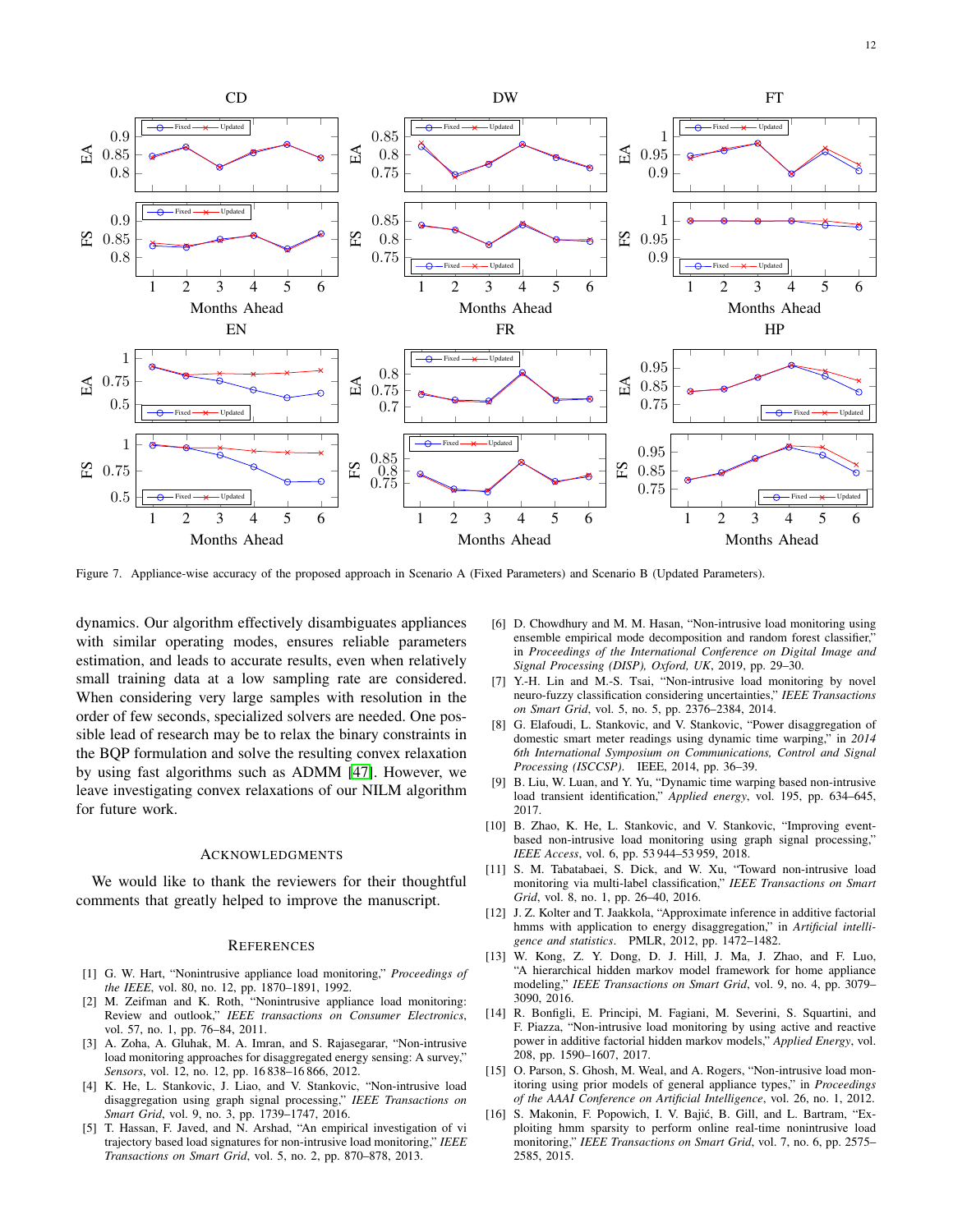

<span id="page-12-0"></span>Figure 8. Ground truth (GT) and estimated power consumption of different appliances.